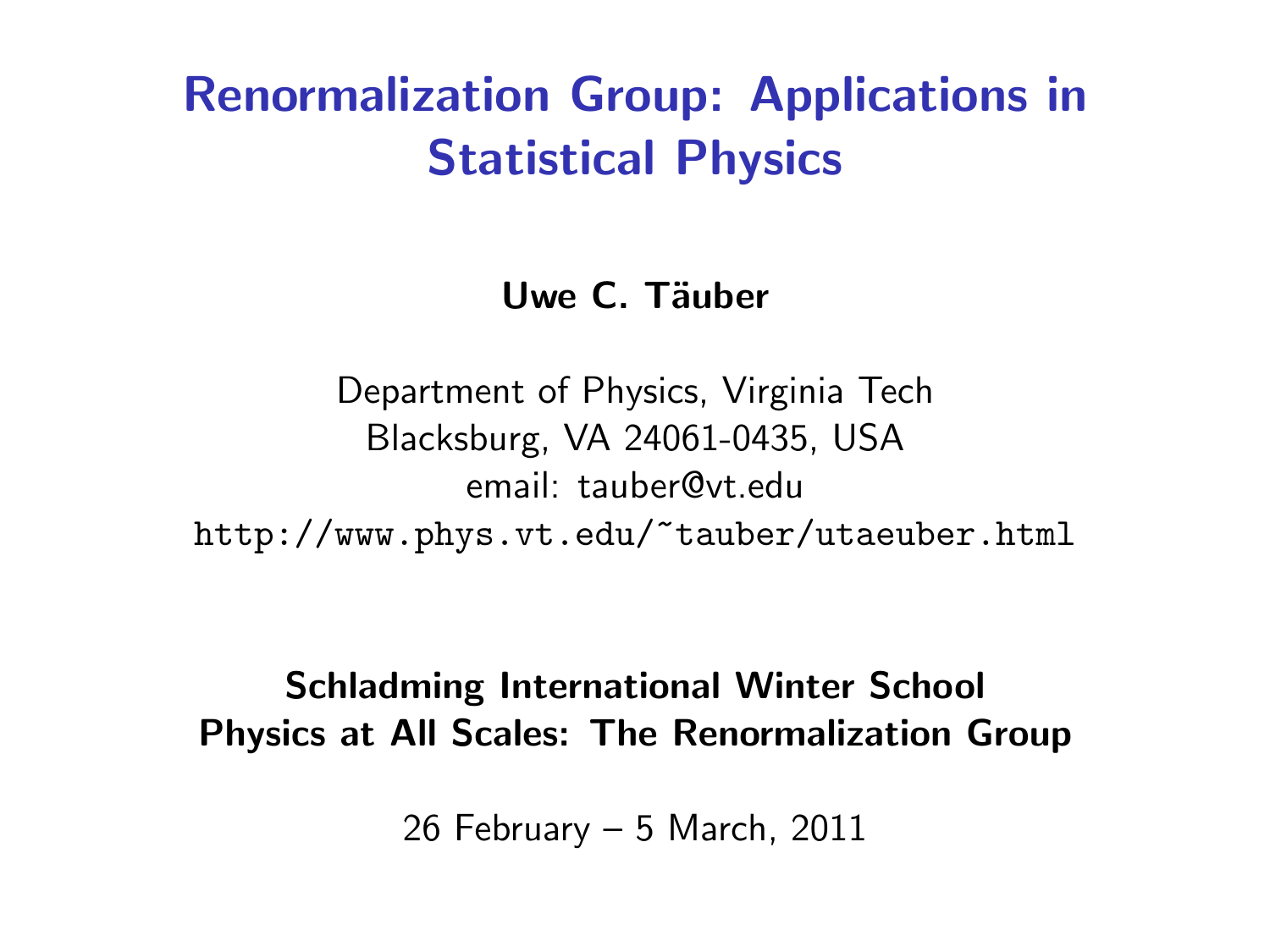## Lecture plan

#### [Critical Phenomena](#page-2-0)

[Continuous phase transitions](#page-3-0) [Scaling theory](#page-5-0) [Landau–Ginzburg–Wilson Hamiltonian](#page-8-0) [Gaussian approximation](#page-11-0) [Wilson's momentum shell renormalization group](#page-13-0) [Dimensional expansion and critical exponents](#page-17-0) [Literature](#page-22-0)

#### [Field Theory Approach to Critical Phenomena](#page-25-0)

[Perturbation expansion and Feynman diagrams](#page-26-0) [Ultraviolet and infrared divergences, renormalization](#page-29-0) [Renormalization group equation and critical exponents](#page-32-0) [Literature](#page-35-0)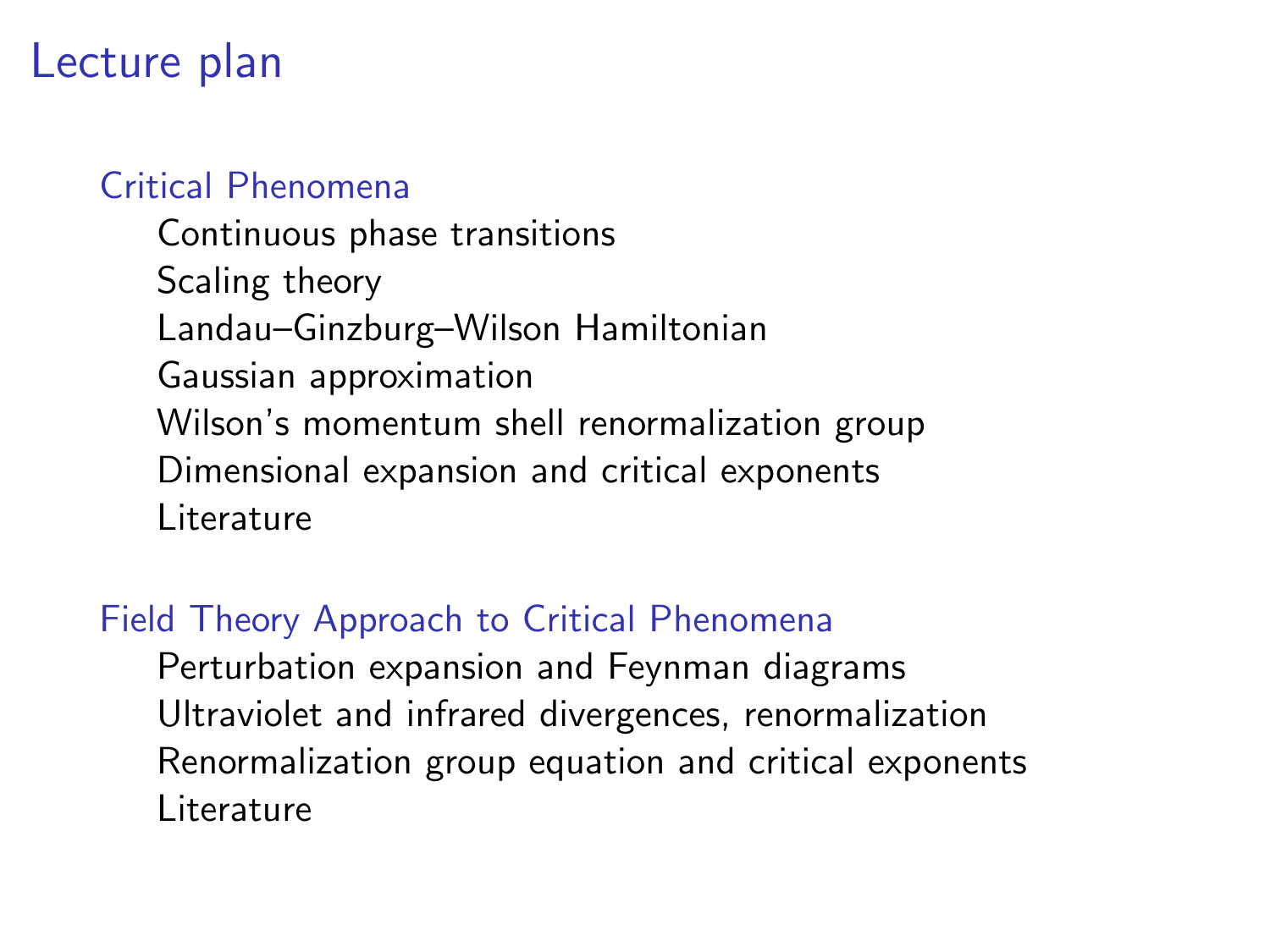# <span id="page-2-0"></span>[Critical Phenomena](#page-2-0)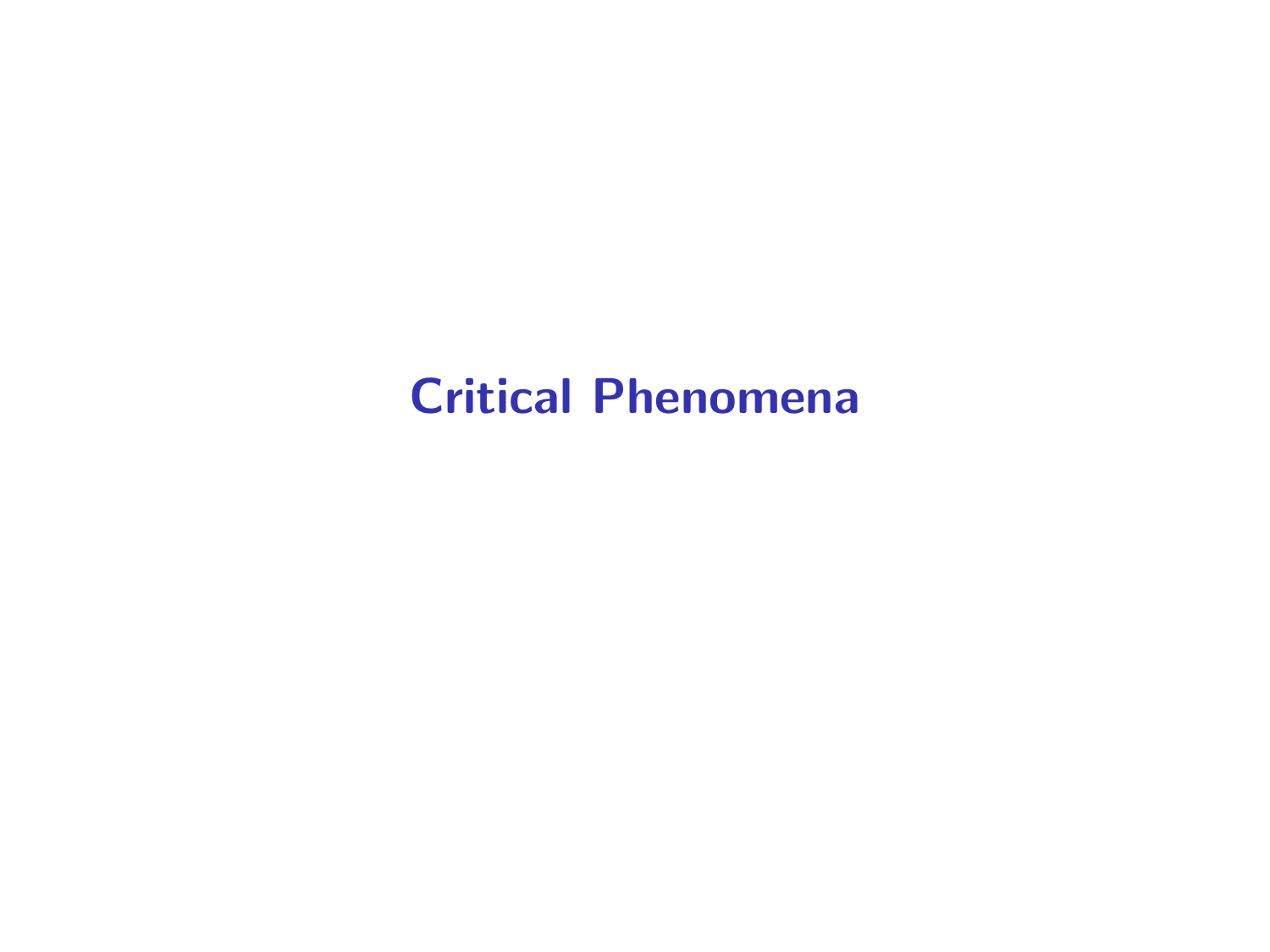### Landau expansion; mean-field theory

Expand free energy (density) in terms of order parameter (scalar field)  $\phi$  near a continuous (second-order) phase transition at  $T_c$ :

$$
f(\phi) = \frac{r}{2} \phi^2 + \frac{u}{4!} \phi^4 + \ldots - h \phi ,
$$

 $r = a(T - T_c)$ ,  $u > 0$ ; conjugate field h breaks  $Z(2)$  symmetry  $\phi \rightarrow -\phi$ .

 $f'(\phi) = 0 \Rightarrow$  equation of state:

$$
h(T,\phi)=r(T)\phi+\frac{u}{6}\phi^3;
$$

stability:  $f''(\phi) = r + \frac{\theta}{2}$  $\frac{u}{2} \phi^2 > 0.$ 

 $\triangleright$  Critical isotherm at  $T = T_c$ :  $h(T_c, \phi) = \frac{u}{6} \phi^3$ .

<span id="page-3-0"></span> $\triangleright$  Spontaneous order parameter for  $r < 0$ :  $\phi_{\pm} = \pm (6|r|/u)^{1/2}$ .

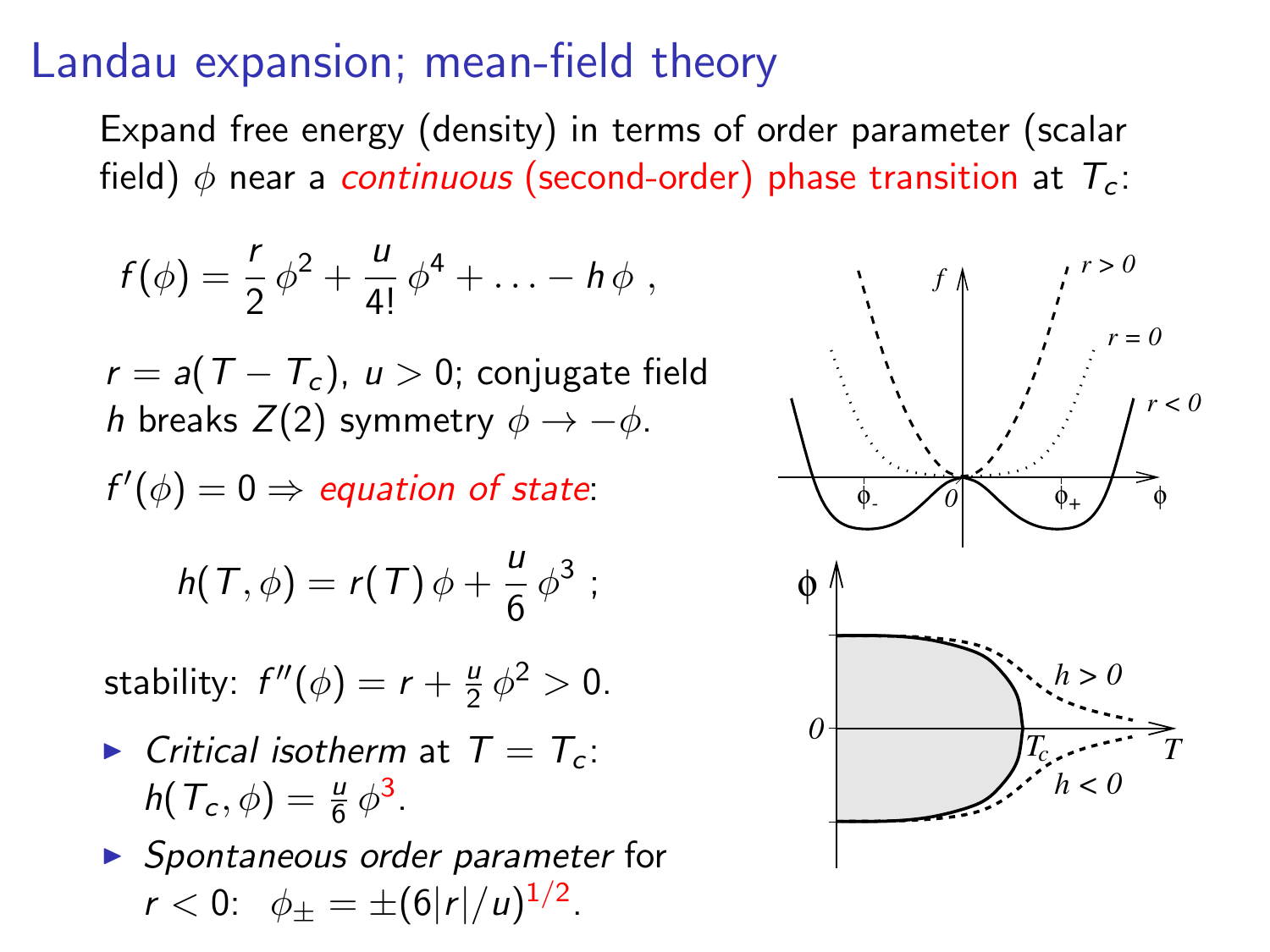## Thermodynamic singularities at critical point

 $\blacktriangleright$  Isothermal order parameter susceptibility:

$$
V\chi_T^{-1} = \left(\frac{\partial h}{\partial \phi}\right)_T = r + \frac{u}{2}\phi^2 \Rightarrow \frac{\chi_T}{V} = \left\{\begin{array}{cc} 1/r^1 & r > 0\\ 1/2|r|^1 & r < 0 \end{array}\right.
$$

 $\Rightarrow$  divergence at  $T_c$ .

Free energy and specific heat for  $T < T_c$ :

$$
f(\phi_{\pm}) = \frac{r}{4} \phi_{\pm}^2 = -\frac{3r^2}{2u}, \ C_{h=0} = -VT \left(\frac{\partial^2 f}{\partial T^2}\right)_{h=0} = VT \frac{3a^2}{u}
$$

 $\Rightarrow$  discontinuity at  $T_c$ .

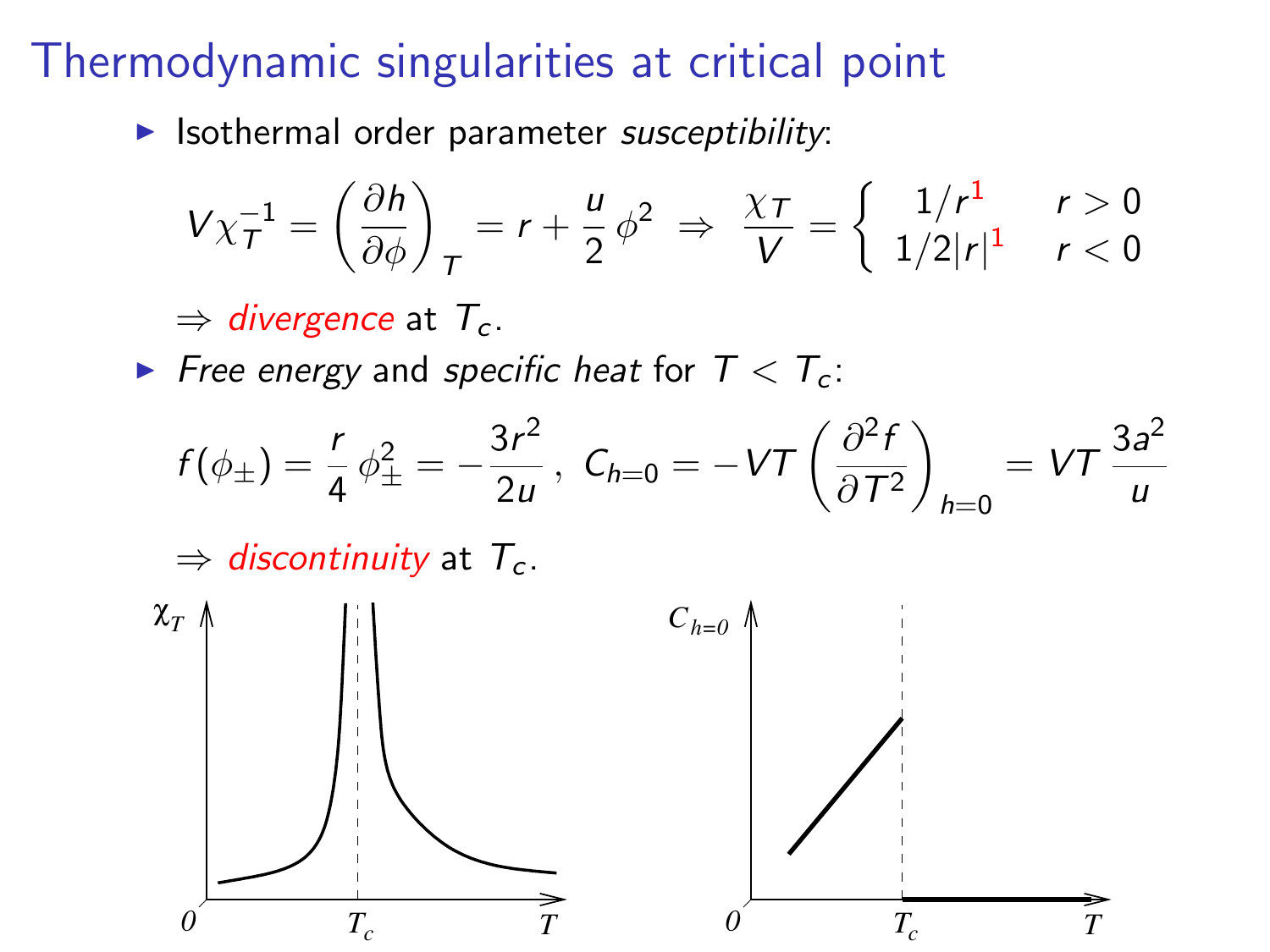## Scaling hypothesis for free energy

Postulate: (sing.) free energy generalized homogeneous function:

$$
f_{\text{sing}}(\tau, h) = |\tau|^{2-\alpha} \,\hat{f}_{\pm} \left( h/|\tau|^{\Delta} \right) , \quad \tau = \frac{T - T_c}{T_c} ;
$$

two-parameter scaling, with scaling functions  $\hat{f}_+$ ,  $\hat{f}_+(0) = \text{const.}$ Landau theory: *critical exponents*  $\alpha = 0$ ,  $\Delta = 3/2$ .

 $\blacktriangleright$  Specific heat:

$$
C_{h=0} = -\frac{VT}{T_c^2} \left( \frac{\partial^2 f_{\text{sing}}}{\partial \tau^2} \right)_{h=0} = C_{\pm} |\tau|^{-\alpha}
$$

.

 $\blacktriangleright$  Equation of state:

$$
\phi(\tau, h) = -\left(\frac{\partial f_{\rm sing}}{\partial h}\right)_\tau = -|\tau|^{2-\alpha-\Delta} \; \hat{f}'_{\pm}\left(h/|\tau|^{\Delta}\right) \; .
$$

<span id="page-5-0"></span> $\triangleright$  Coexistence line  $h = 0, \tau < 0$ :

$$
\phi(\tau,0) = -|\tau|^{2-\alpha-\Delta} \hat{f}'_-(0) \propto |\tau|^\beta \; , \quad \beta = 2-\alpha-\Delta \; .
$$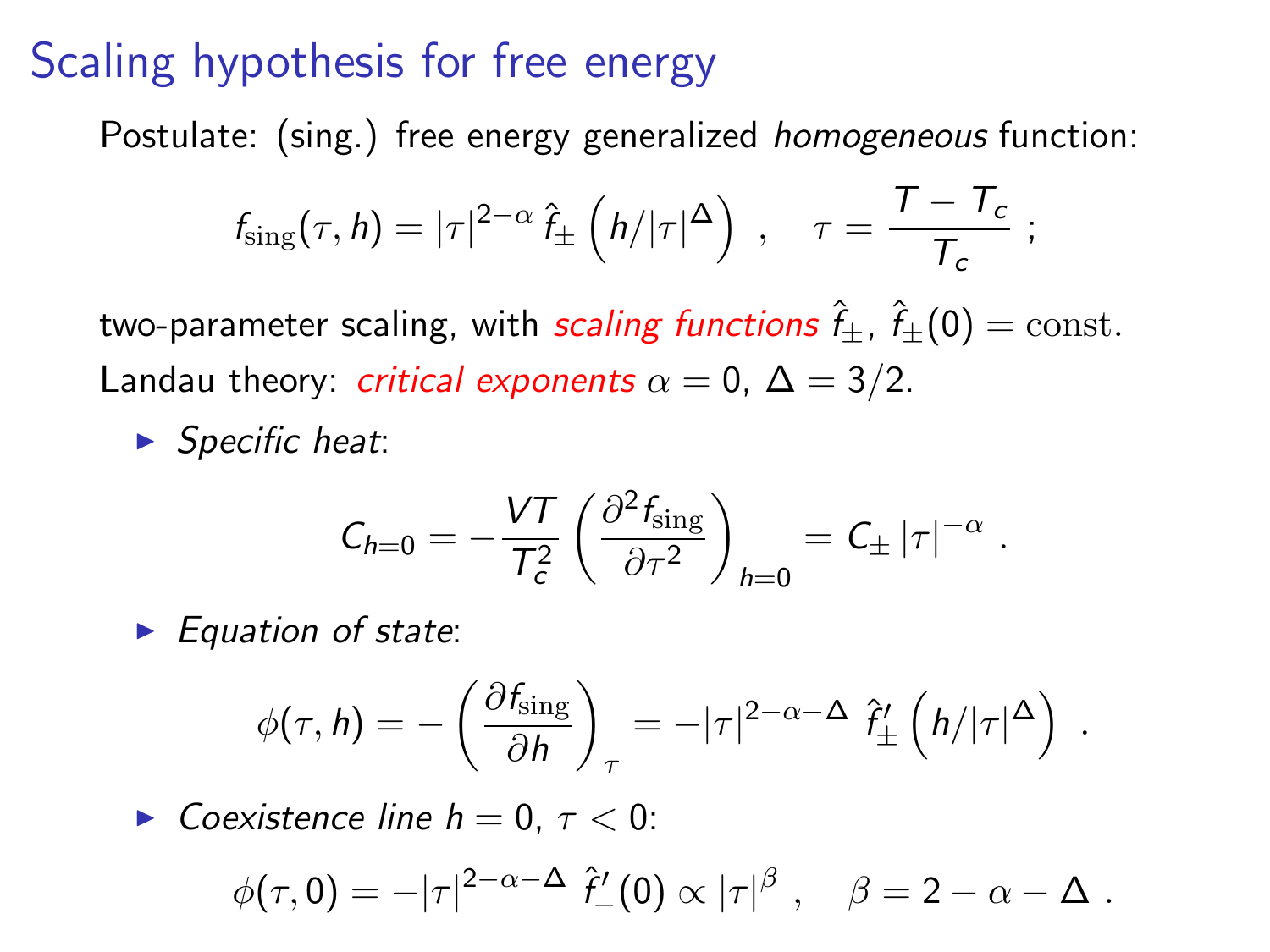# Scaling relations

► Critical isotherm:  $\tau$ -dependence in  $\hat{f}'_{\pm}$  must cancel prefactor,  $\hat{f}'_\pm(\mathsf{x}) \propto \mathsf{x}^{(2-\alpha-\Delta)/\Delta}$  as  $\mathsf{x} \to \infty$ ; hence

$$
\phi(0,h) \propto h^{(2-\alpha-\Delta)/\Delta} = h^{1/\delta} , \quad \delta = \Delta/\beta .
$$

 $\blacktriangleright$  Isothermal susceptibility:

$$
\frac{\chi_{\tau}}{V} = \left(\frac{\partial \phi}{\partial h}\right)_{\tau, h=0} = \chi_{\pm} |\tau|^{-\gamma} , \quad \gamma = \alpha + 2(\Delta - 1) .
$$

Eliminate  $\Delta \Rightarrow$  scaling relations:

$$
\Delta = \beta \delta \; , \quad \alpha + \beta (1 + \delta) = 2 = \alpha + 2\beta + \gamma \; , \quad \gamma = \beta (\delta - 1) \; ;
$$

 $\Rightarrow$  only two independent (static) critical exponents.

Mean-field:  $\alpha = 0, \ \beta = \frac{1}{2}$  $\frac{1}{2}$ ,  $\gamma = 1$ ,  $\delta = 3$ ,  $\Delta = \frac{3}{2}$  (dim. analysis). Experimental exponent values different, but still *universal*: depend only on symmetry, dimension . . ., not microscopic details.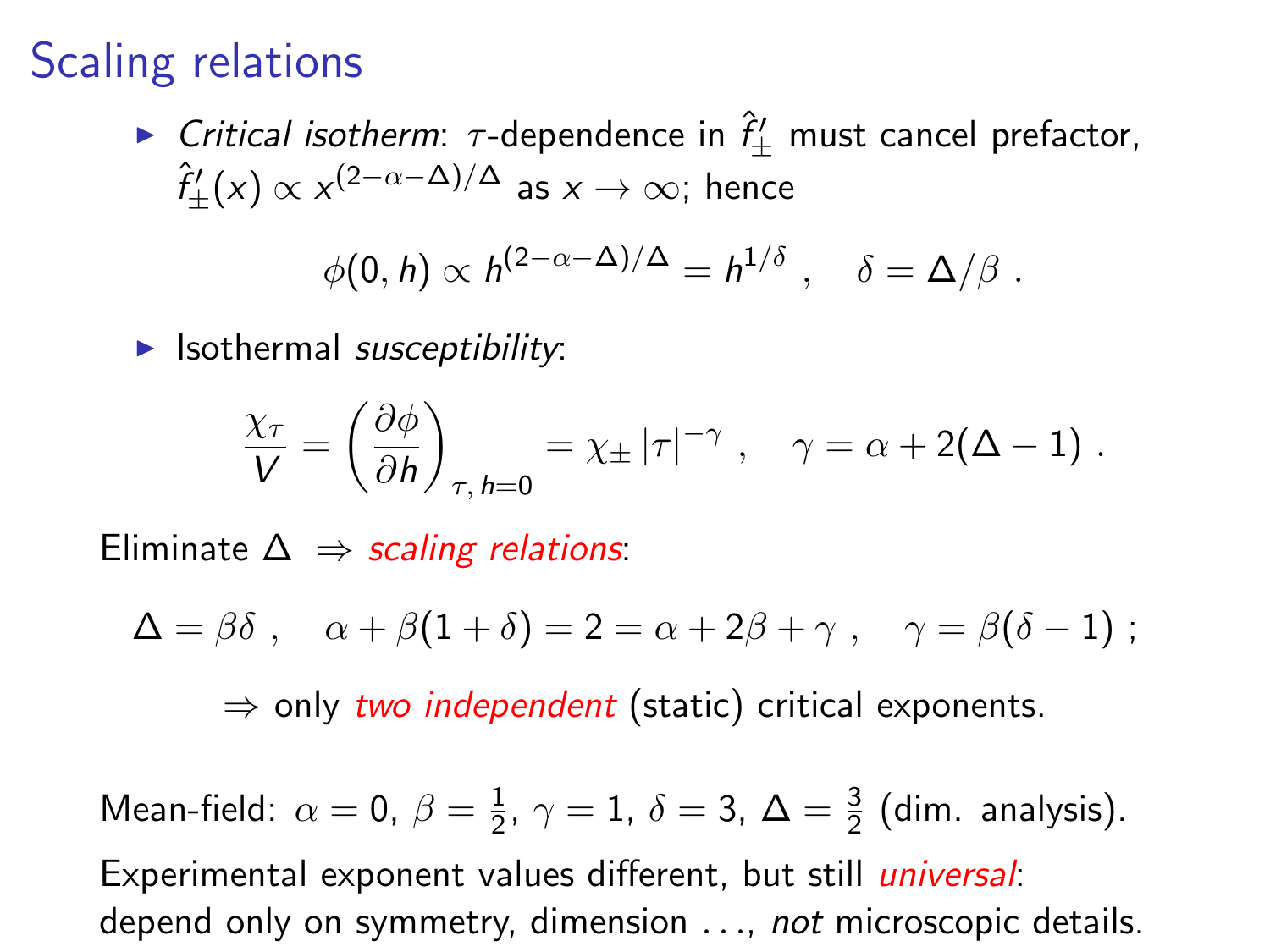## Thermodynamic self-similarity in the vicinity of  $T_c$



Temperature dependence of the specific heat near the normal- to superfluid transition of He 4, shown in successively reduced scales. From: M.J. Buckingham and W.M. Fairbank, in: Progress in low temperature physics, Vol. III, ed. C.J. Gorter, 80–112, North-Holland (Amsterdam, 1961).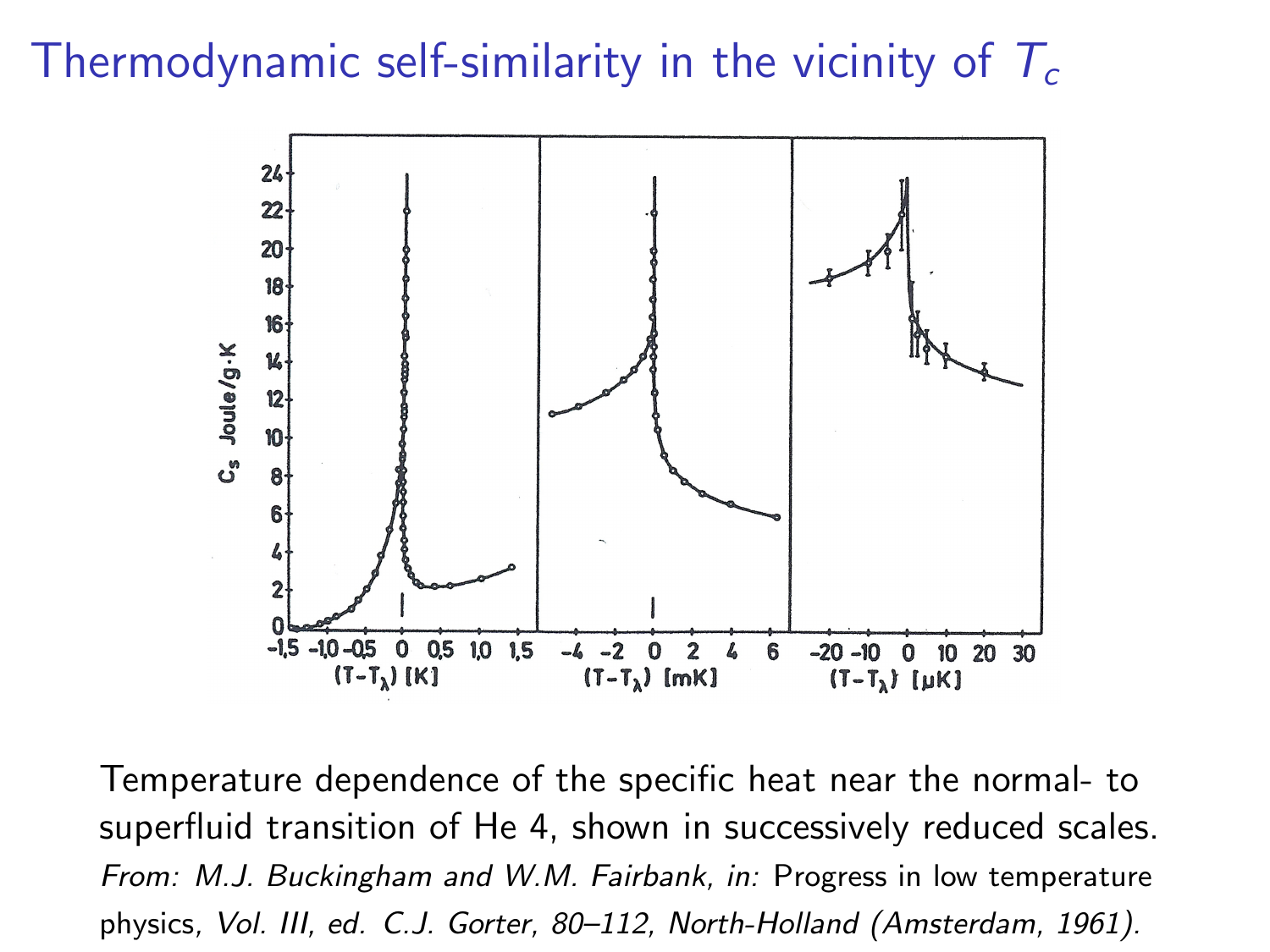# Landau–Ginzburg–Wilson Hamiltonian

Coarse-grained Hamiltonian, order parameter field  $S(x)$ :

$$
\mathcal{H}[S] = \int d^d x \left[ \frac{r}{2} S(x)^2 + \frac{1}{2} [\nabla S(x)]^2 + \frac{u}{4!} S(x)^4 - h(x) S(x) \right],
$$

where  $r =$  a(  $T - T_c^0$ ),  $u >$  0,  $h(x)$  local external field; gradient term  $\sim [\nabla S(x)]^2$  suppresses spatial inhomogeneities. Probability density for configuration  $S(x)$ : Boltzmann factor

$$
\mathcal{P}_s[S] = \exp(-\mathcal{H}[S]/k_\mathrm{B}T)/\mathcal{Z}[h] \;,
$$

canonical *partition function* and moments  $\Rightarrow$  functional integrals:

$$
\mathcal{Z}[h] = \int \! \mathcal{D}[S] \, e^{-\mathcal{H}[S]/k_{\mathrm{B}}\mathcal{T}}, \, \, \phi = \langle S(x) \rangle = \int \! \mathcal{D}[S] \, S(x) \, \mathcal{P}_s[S] \; .
$$

► Integral measure: discretize  $x \to x_i \Rightarrow \mathcal{D}[S] = \prod_i dS(x_i);$ 

<span id="page-8-0"></span>• or employ Fourier transform:  $S(x) = \int \frac{d^d q}{(2\pi)^d}$  $\frac{d^dq}{(2\pi)^d} S(q) e^{iq \cdot x}$ ,

$$
\mathcal{D}[S] = \prod_q \frac{dS(q)}{V} = \prod_{q,q_1>0} \frac{d \operatorname{Re} S(q) \ d \operatorname{Im} S(q)}{V}.
$$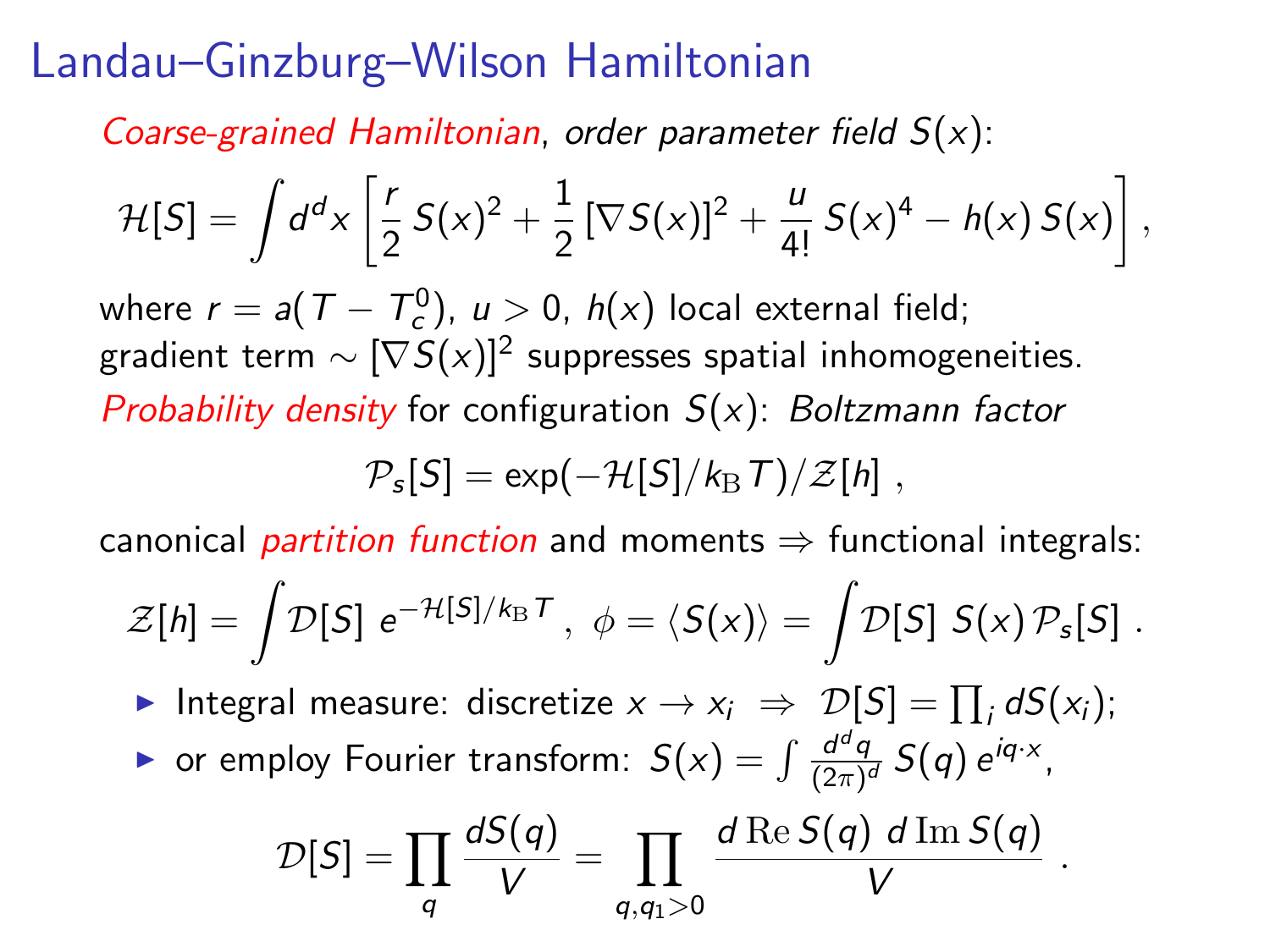## Landau–Ginzburg approximation

Most likely configuration  $\Rightarrow$  Ginzburg–Landau equation:

$$
0 = \frac{\delta \mathcal{H}[S]}{\delta S(x)} = \left[r - \nabla^2 + \frac{u}{6} S(x)^2\right] S(x) - h(x) .
$$

Linearize  $S(x) = \phi + \delta S(x)$ :  $\delta h(x) \approx (r - \nabla^2 + \frac{\mu}{2})$  $\frac{\mu}{2} \phi^2$ )  $\delta S(x)$ . Fourier transform  $\Rightarrow$  Ornstein–Zernicke susceptibility:

$$
\chi_0(q) = \frac{1}{r + \frac{u}{2}\phi^2 + q^2} = \frac{1}{\xi^{-2} + q^2}, \ \xi = \left\{ \begin{array}{cc} 1/r^{1/2} & r > 0 \\ 1/|2r|^{1/2} & r < 0 \end{array} \right.
$$

.

.

Zero-field two-point *correlation function* (cumulant):

$$
C(x - x') = \langle S(x) S(x') \rangle - \langle S(x) \rangle^{2} = (k_{\mathrm{B}} \tau)^{2} \frac{\delta^{2} \ln \mathcal{Z}[h]}{\delta h(x) \delta h(x')} \bigg|_{h=0}
$$

Fourier transform  $C(x) = \int \frac{d^d q}{(2\pi)^d}$  $\frac{d^dq}{(2\pi)^d} C(q) e^{iq \cdot x}$ 

 $\Rightarrow$  fluctuation–response theorem:  $C(q) = k_B T \chi(q)$ .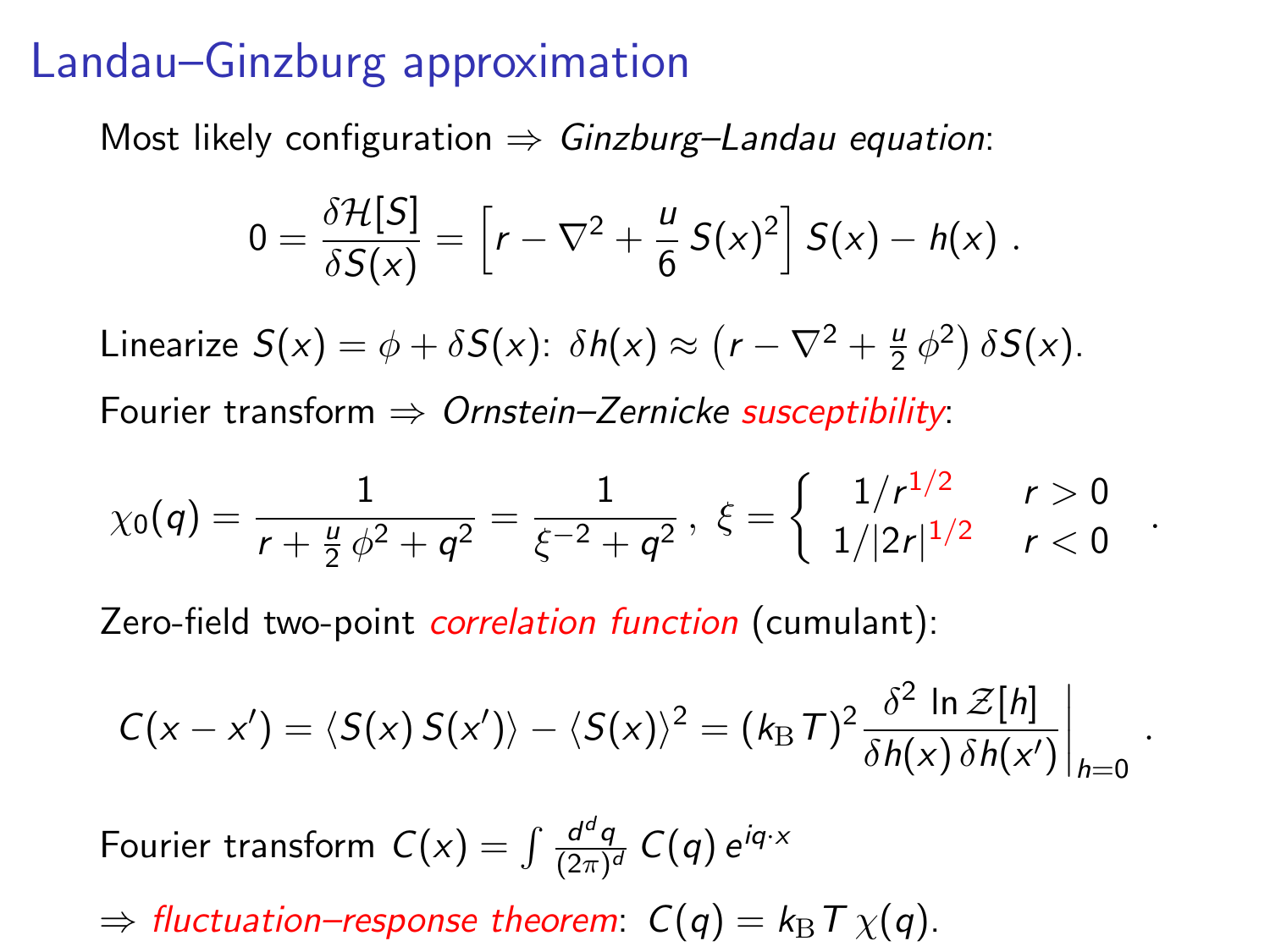#### Scaling hypothesis for correlation function

Scaling ansatz, defines Fisher exponent  $\eta$  and correlation length  $\xi$ :

$$
C(\tau, q) = |q|^{-2+\eta} \hat{C}_{\pm}(q\xi) , \quad \xi = \xi_{\pm} |\tau|^{-\nu}
$$

 $\blacktriangleright$  Thermodynamic susceptibility:

$$
\chi(\tau, q=0) \propto \xi^{2-\eta} \propto |\tau|^{-\nu(2-\eta)} = |\tau|^{-\gamma} , \quad \gamma = \nu(2-\eta) .
$$

.

.

 $\triangleright$  Spatial correlations for  $x \to \infty$ :

$$
C(\tau, x) = |x|^{-(d-2+\eta)} \widetilde{C}_{\pm}(x/\xi) \propto \xi^{-(d-2+\eta)} \propto |\tau|^{\nu(d-2+\eta)}
$$

 $\langle S(x)S(0)\rangle \rightarrow \langle S\rangle^2 = \phi^2 \propto (-\tau)^{2\beta} \Rightarrow$  hyperscaling relations:

$$
\beta = \frac{\nu}{2} (d - 2 + \eta) , \quad 2 - \alpha = d\nu .
$$

Mean-field values:  $\nu = \frac{1}{2}$  $\frac{1}{2}$ ,  $\eta = 0$  (Ornstein–Zernicke).

Diverging spatial correlations induce thermodynamic singularities !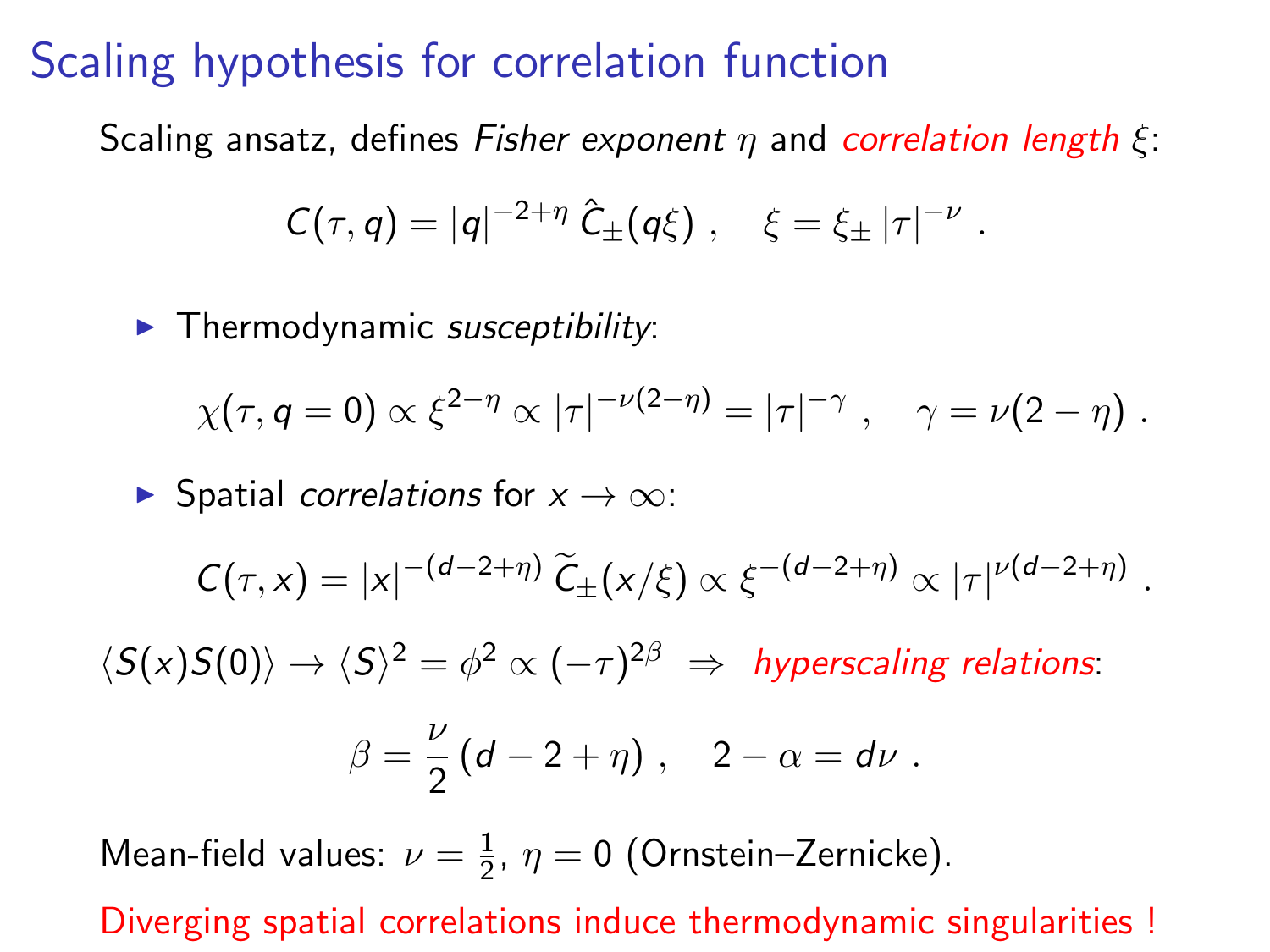### Gaussian approximation

High-temperature phase,  $T > T_c$ : neglect nonlinear contributions:

$$
\mathcal{H}_0[S] = \int \frac{d^d q}{(2\pi)^d} \left[ \frac{1}{2} (r + q^2) |S(q)|^2 - h(q)S(-q) \right].
$$

Linear transformation  $\widetilde{S}(q) = S(q) - \frac{h(q)}{r+q^2}$  $\frac{h(q)}{r+q^2}$ ,  $\int_q \ldots = \int \frac{d^dq}{(2\pi)^n}$  $\frac{a^2q}{(2\pi)^d}\ldots$ 

<span id="page-11-0"></span>
$$
\mathcal{Z}_0[h] = \int \mathcal{D}[S] \exp(-\mathcal{H}_0[S]/k_B T) =
$$
  
\n
$$
= \exp\left(\frac{1}{2k_B T}\int_q \frac{|h(q)|^2}{r+q^2}\right) \int \mathcal{D}[\tilde{S}] \exp\left(-\int_q \frac{r+q^2}{2k_B T}|\tilde{S}(q)|^2\right)
$$
  
\n
$$
\Rightarrow \langle S(q)S(q')\rangle_0 = \frac{(k_B T)^2}{\mathcal{Z}_0[h]} \frac{(2\pi)^{2d} \delta^2 \mathcal{Z}_0[h]}{\delta h(-q) \delta h(-q')}\Big|_{h=0}
$$
  
\n
$$
= C_0(q) (2\pi)^d \delta(q+q') , \quad C_0(q) = \frac{k_B T}{r+q^2} .
$$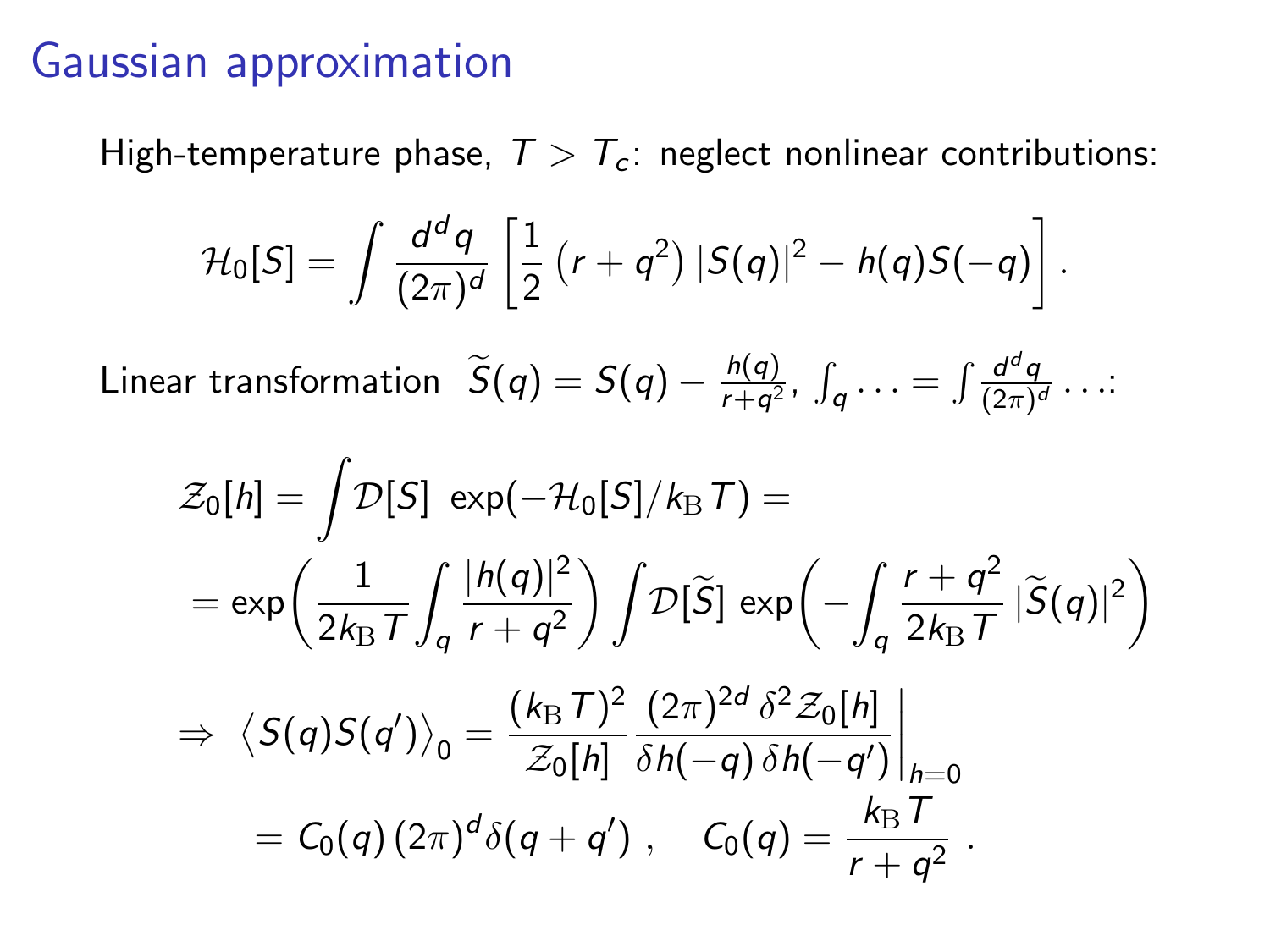Gaussian model: free energy and specific heat

$$
F_0[h] = -k_{\rm B} T \ln \mathcal{Z}_0[h] = -\frac{1}{2} \int_q \left( \frac{|h(q)|^2}{r+q^2} + k_{\rm B} T V \ln \frac{2\pi k_{\rm B} T}{r+q^2} \right) .
$$

Leading singularity in *specific heat*:

$$
C_{h=0} = -T \left( \frac{\partial^2 F_0}{\partial T^2} \right)_{h=0} \approx \frac{V k_{\rm B} (a T_c^0)^2}{2} \int_q \frac{1}{(r+q^2)^2}.
$$

 $\blacktriangleright$  d > 4: integral UV-divergent; regularized by cutoff  $\Lambda$ (Brillouin zone boundary)  $\Rightarrow \alpha = 0$  as in mean-field theory;  $d = d_c = 4$ : integral diverges logarithmically:

$$
\int_0^{\Lambda\xi}\frac{k^3}{(1+k^2)^2}\ dk \sim \ln(\Lambda\xi) ;
$$

If  $d < 4$ : with  $k = q/\sqrt{ }$  $\overline{r}=q\xi$ , surface area  $\mathcal{K}_{d}=\frac{2\pi^{d/2}}{\Gamma(d/2)}$ :

$$
C_{\text{sing}} \approx \frac{V k_{\text{B}} (a T_c^0)^2 \xi^{4-d}}{2^d \pi^{d/2} \Gamma(d/2)} \int_0^\infty \frac{k^{d-1}}{(1+k^2)^2} \ dk \propto |T - T_c^0|^{-\frac{4-d}{2}}
$$

 $\Rightarrow$  diverges; stronger singularity than in mean-field theory.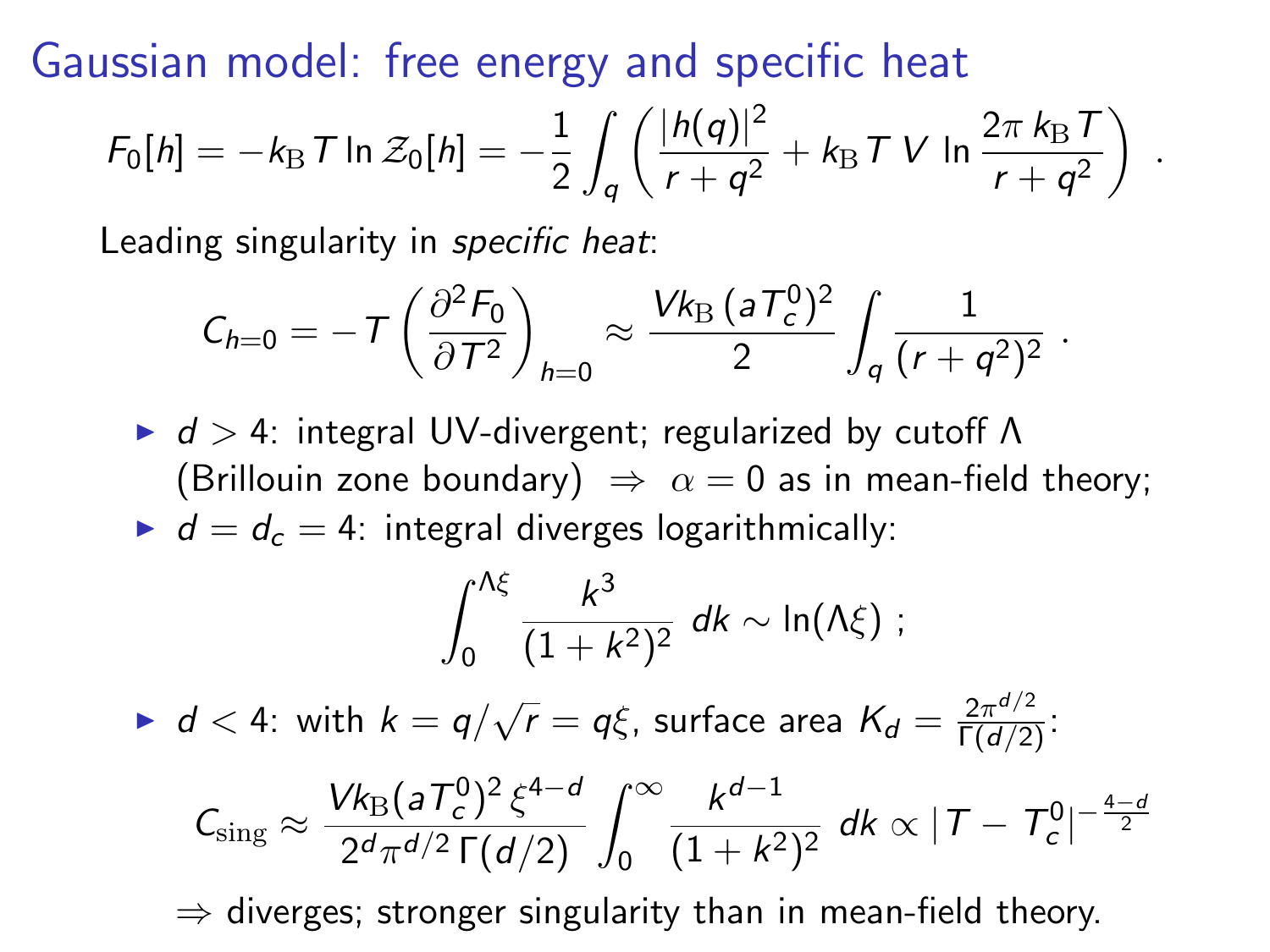# Renormalization group program in statistical physics

- $\triangleright$  Goal: *critical* (IR) singularities; perturbatively inaccessible.
- $\blacktriangleright$  Exploit fundamental new symmetry: divergent correlation length induces scale invariance.
- $\triangleright$  Analyze theory in ultraviolet regime: integrate out short-wavelength modes / renormalize UV divergences.
- $\triangleright$  Rescale onto original Hamiltonian, obtain recursion relations for effective, now scale-dependent *running couplings*.
- $\blacktriangleright$  Under such RG transformations:
	- $\rightarrow$  Relevant parameters grow: set to 0: critical surface.
	- $\rightarrow$  Certain couplings approach *IR-stable fixed point*: scale-invariant behavior.
	- $\rightarrow$  Irrelevant couplings vanish: origin of *universality*.
- $\triangleright$  Scale invariance at critical fixed point  $\Rightarrow$  infer correct IR scaling behavior from (approximative) analysis of UV regime  $\Rightarrow$  derivation of scaling laws.
- <span id="page-13-0"></span> $\triangleright$  Dimensional expansion:  $\epsilon = d_c - d$  small parameter, permits perturbational treatment  $\Rightarrow$  computation of critical exponents.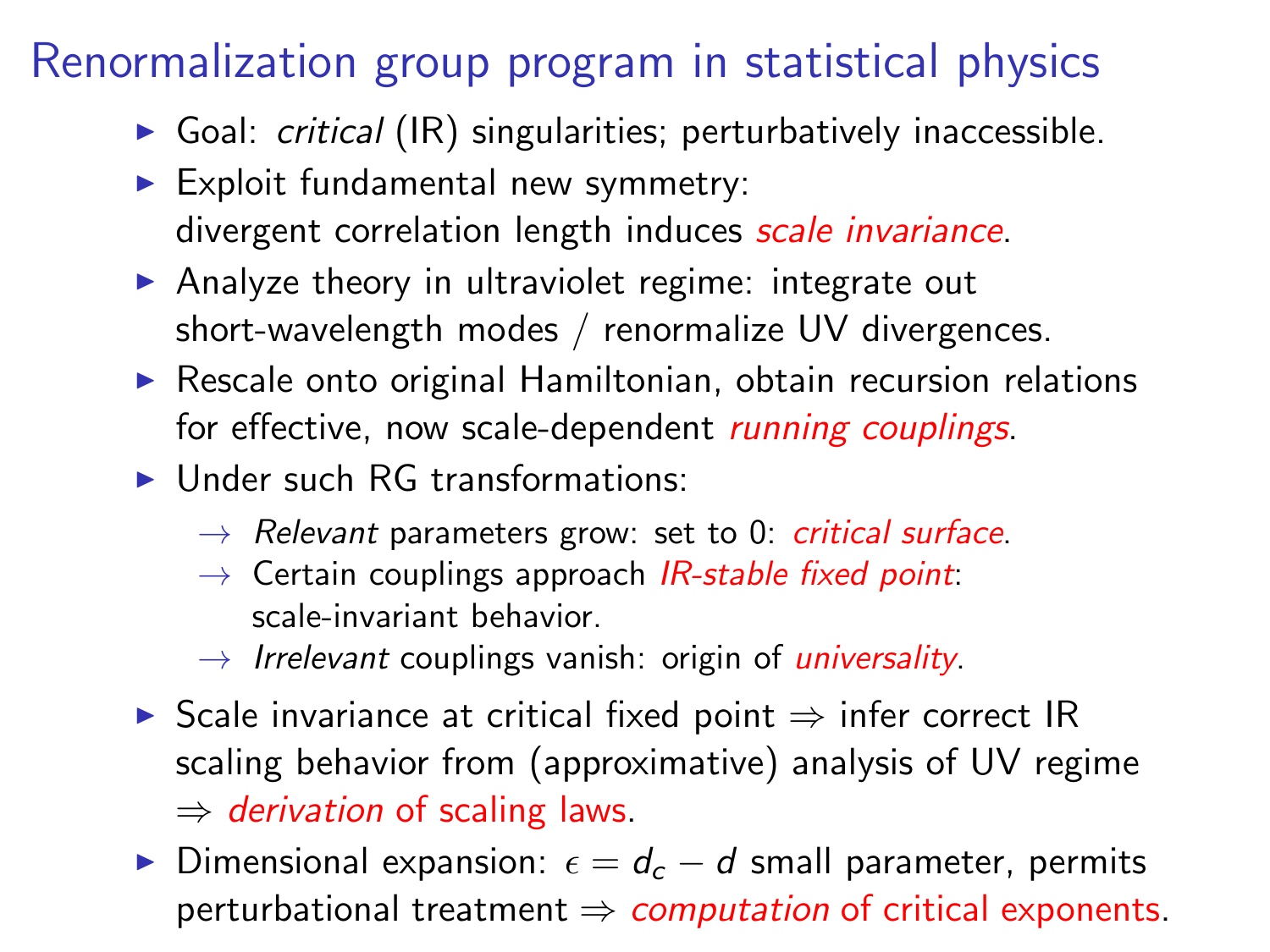# Wilson's momentum shell renormalization group

RG transformation steps:

- $(1)$  Carry out the partition integral over all Fourier components  $S(q)$  with wave vectors  $\Lambda/b \le |q| \le \Lambda$ , where  $b > 1$ : eliminates short-wavelength modes.
- (2) Scale transformation with the same scale parameter  $b > 1$ :  $x \rightarrow x' = x/b$  ,  $q \rightarrow q' = b q$  .



Accordingly, we also need to rescale the fields:

$$
S(x) \to S'(x') = b^{\zeta} S(x) , \quad S(q) \to S'(q') = b^{\zeta-d} S(q) .
$$

Proper choice of  $\zeta \Rightarrow$  rescaled Hamiltonian assumes original form  $\Rightarrow$  scale-dependent effective couplings, analyze dependence on b.

Notice semi-group character: RG transformation has no inverse.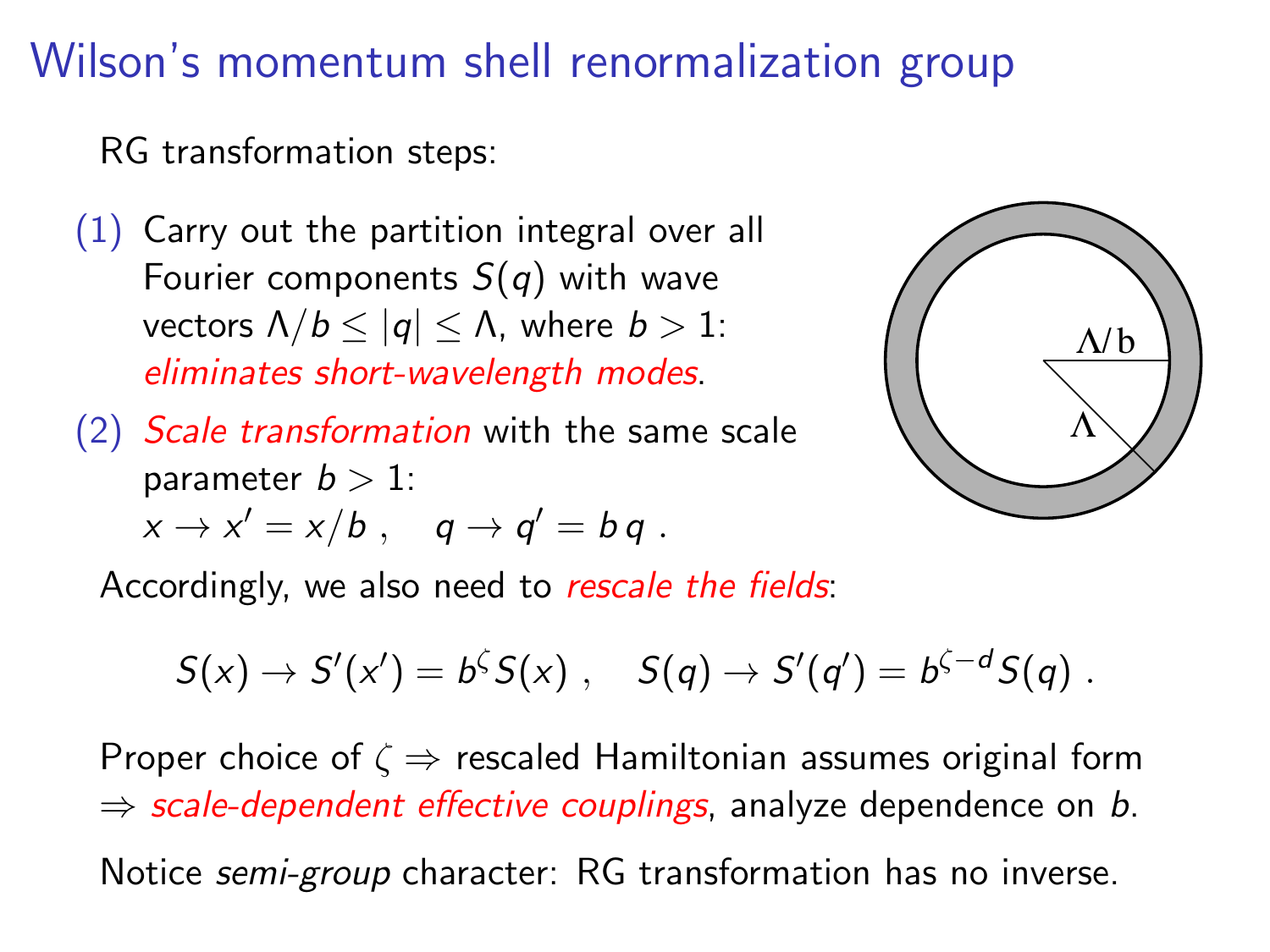Momentum shell RG: Gaussian model

$$
\mathcal{H}_0[S_<] + \mathcal{H}_0[S_>] = \left(\int_q^{\le} + \int_q^{\ge} \right) \left[\frac{r+q^2}{2} |S(q)|^2 - h(q) S(-q)\right],
$$
  
\nwhere  $\int_q^{\le} \dots = \int_{|q| < \Lambda/b} \frac{d^dq}{(2\pi)^d} \dots, \int_q^{\ge} \dots = \int_{\Lambda/b \le |q| \le \Lambda} \frac{d^dq}{(2\pi)^d} \dots$   
\nChoose  $\zeta = \frac{d-2}{2} \Rightarrow r \to r' = b^2r$ ,  
\n $h(q) \to h'(q') = b^{-\zeta}h(q)$ ,  $h(x) \to h'(x') = b^{d-\zeta}h(x)$ .

 $\Rightarrow$  r, h both relevant  $\Rightarrow$  critical surface  $r = 0 = h$ .

- ► Correlation length:  $\xi \rightarrow \xi' = \xi/b \Rightarrow \xi \propto r^{-1/2}$ :  $\nu = \frac{1}{2}$  $rac{1}{2}$ .
- ► Correlation function:  $C'(x') = b^{2\zeta} C(x) \Rightarrow \eta = 0$ .

Add other couplings:

- ► c  $\int d^d x \, (\nabla^2 S)^2$ :  $c \to c' = b^{d-4-2\zeta} c = b^{-2}c$ , irrelevant.
- ► u  $\int d^dx S(x)^4$ :  $u \to u' = b^{d-4\zeta} u = b^{4-d}u$ ; relevant for  $d < 4$ , (dangerously) irrelevant for  $d > 4$ , marginal at  $d = d_c = 4$ .
- ► v  $\int d^d x S(x)^6$ :  $v \to v' = b^{6-2d}v$ , marginal for  $d = 3$ ; irrelevant near  $d_c = 4$ :  $v' = b^{-2}v$ .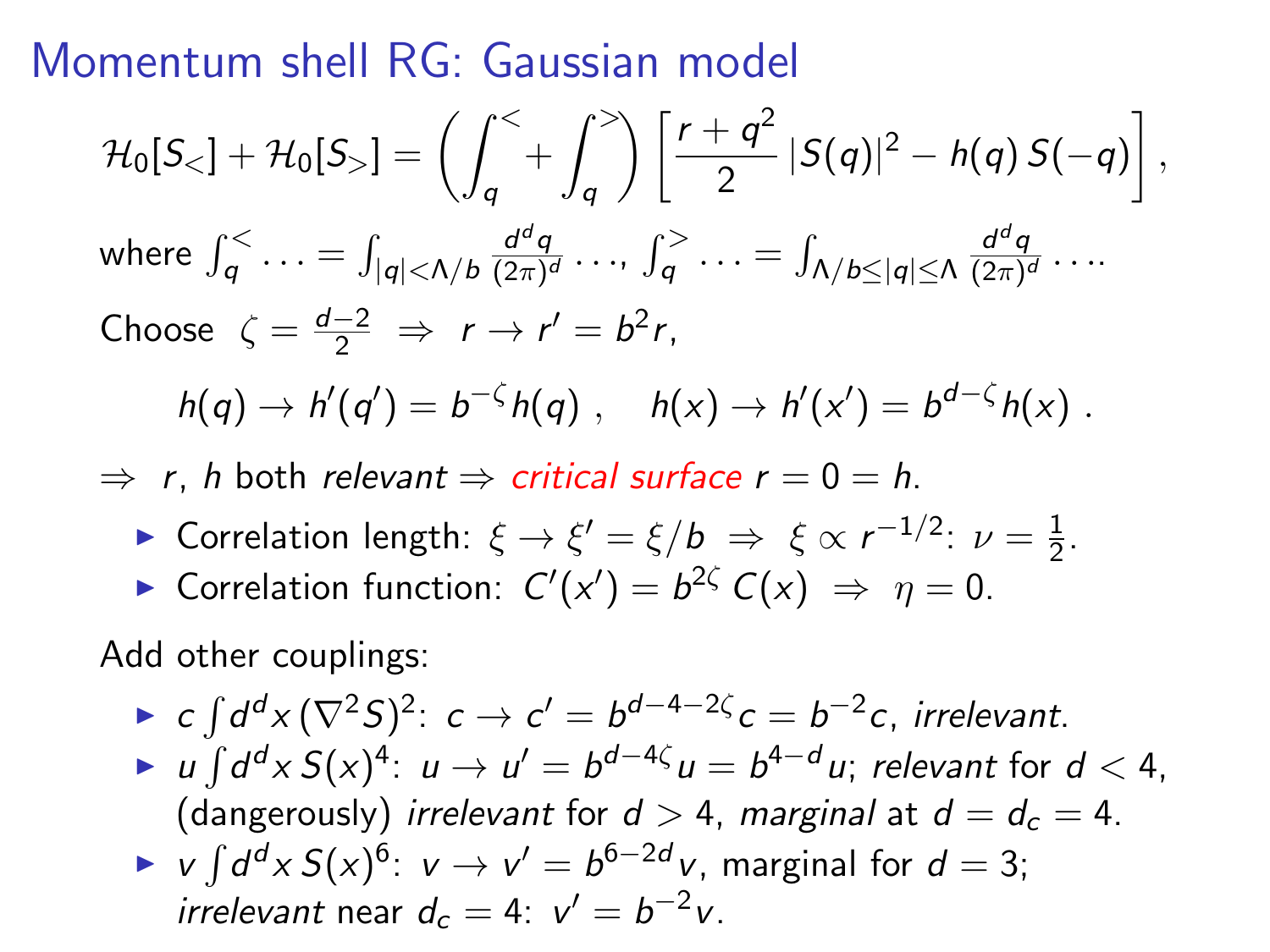## Momentum shell RG: general structure

General choice:  $\zeta = \frac{d-2+\eta}{2} \Rightarrow \tau' = b^{1/\nu}\tau$ ,  $h' = b^{(d+2-\eta)/2}h$ .

- $\triangleright$  Only two relevant parameters  $\tau$  and h.
- Few *marginal* couplings  $u_i \rightarrow u'_i = u_i^* + b^{-x_i} u_i$ ,  $x_i > 0$ .
- ► Other couplings *irrelevant*:  $v_i \rightarrow v'_i = b^{-y_i}v_i$ ,  $y_i > 0$ .

After single RG transformation:

$$
f_{\text{sing}}(\tau, h, \{u_i\}, \{v_i\}) = b^{-d} f_{\text{sing}}(b^{1/\nu} \tau, b^{d-\zeta} h, \{u_i^* + \frac{u_i}{b^{x_i}}\}, \{\frac{v_i}{b^{y_i}}\}).
$$

After sufficiently many  $\ell \gg 1$  RG transformations:

$$
f_{\text{sing}}(\tau, h, \{u_i\}, \{v_i\}) = b^{-\ell d} f_{\text{sing}}\left(b^{\ell/\nu} \tau, b^{\ell(d+2-\eta)/2} h, \{u_i^*\}, \{0\}\right).
$$

Choose matching condition  $b^{\ell}|\tau|^{\nu} = 1 \Rightarrow$  scaling form:

$$
f_{\text{sing}}(\tau, h) = |\tau|^{d\nu} \hat{f}_{\pm} \left( h/|\tau|^{\nu(d+2-\eta)/2} \right)
$$

.

Correlation function scaling law: use  $b^\ell = \xi/\xi_\pm \Rightarrow$ 

$$
C(\tau, x, \{u_i\}, \{v_i\}) = b^{-2\ell\zeta} C\Big(b^{\ell/\nu}\tau, \frac{x}{b^{\ell}}, \{u_i^*\}, \{0\}\Big) \to \frac{C_{\pm}(x/\xi)}{|x|^{d-2+\eta}}.
$$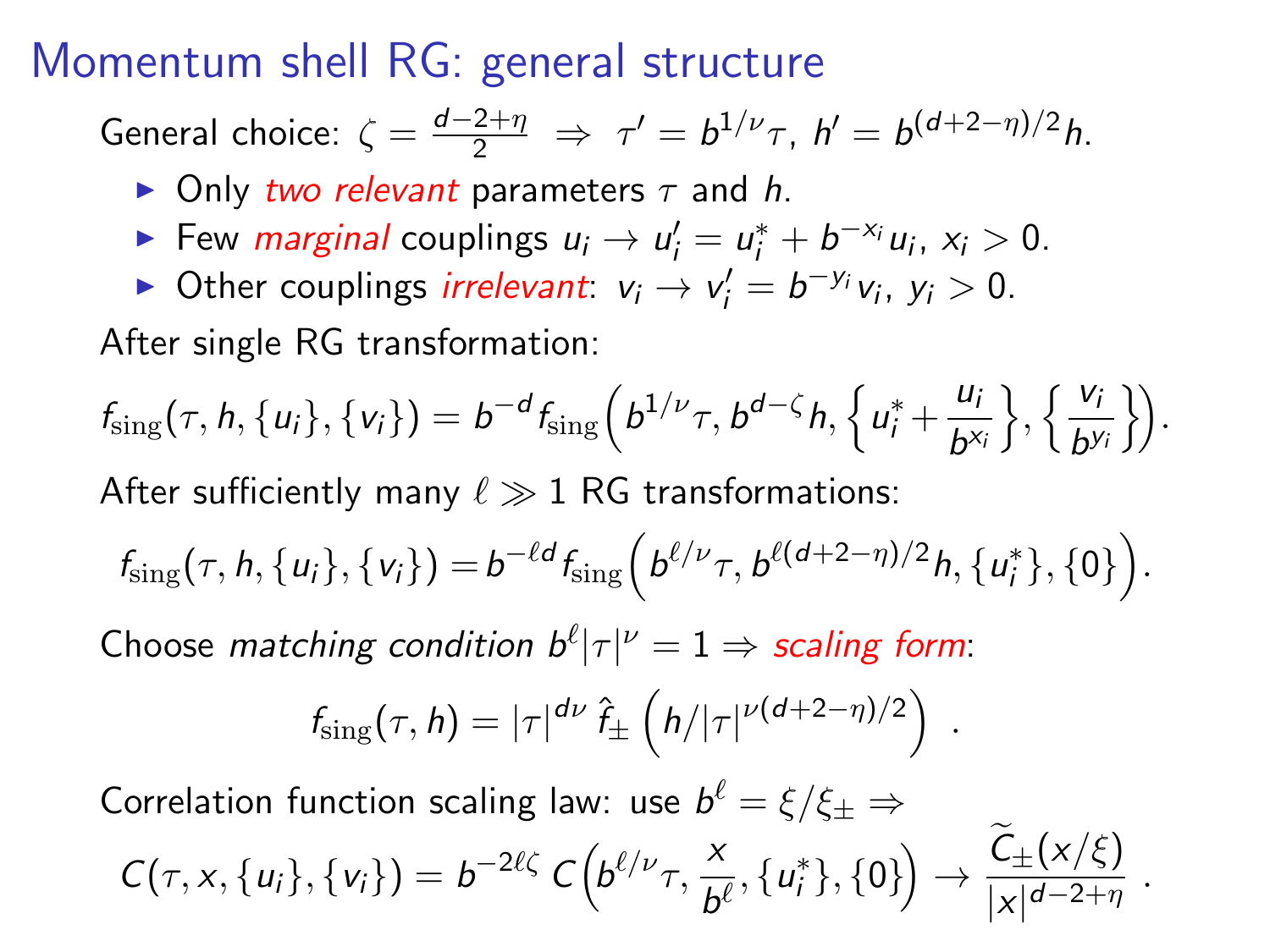## Perturbation expansion

Nonlinear interaction term:

$$
\mathcal{H}_{\rm int}[S] = \frac{u}{4!} \int_{|q_i| < \Lambda} S(q_1) S(q_2) S(q_3) S(-q_1 - q_2 - q_3) .
$$

Rewrite partition function and N-point correlation functions:

$$
\mathcal{Z}[h] = \mathcal{Z}_0[h] \left\langle e^{-\mathcal{H}_{\rm int}[S]} \right\rangle_0, \ \left\langle \prod_i S(q_i) \right\rangle = \frac{\left\langle \prod_i S(q_i) e^{-\mathcal{H}_{\rm int}[S]} \right\rangle_0}{\left\langle e^{-\mathcal{H}_{\rm int}[S]} \right\rangle_0}
$$

.

contraction:  $S(q)S(q')=\langle S(q)S(q')\rangle_0=\mathcal{C}_0(q)(2\pi)^d\delta(q+q')$  $\Rightarrow$  Wick's theorem:

$$
\langle S(q_1)S(q_2)\dots S(q_{N-1})S(q_N)\rangle_0 = \\ = \sum_{\substack{\text{permutations} \\ i_1(1)\dots i_N(N)}} \frac{S(q_{i_1(1)})S(q_{i_2(2)})\dots S(q_{i_{N-1}(N-1)})S(q_{i_N(N)})}{\sum_{\substack{\text{permutations} \\ i_1(1)\dots i_N(N)}}}.
$$

<span id="page-17-0"></span> $\Rightarrow$  compute all expectation values in Gaussian ensemble.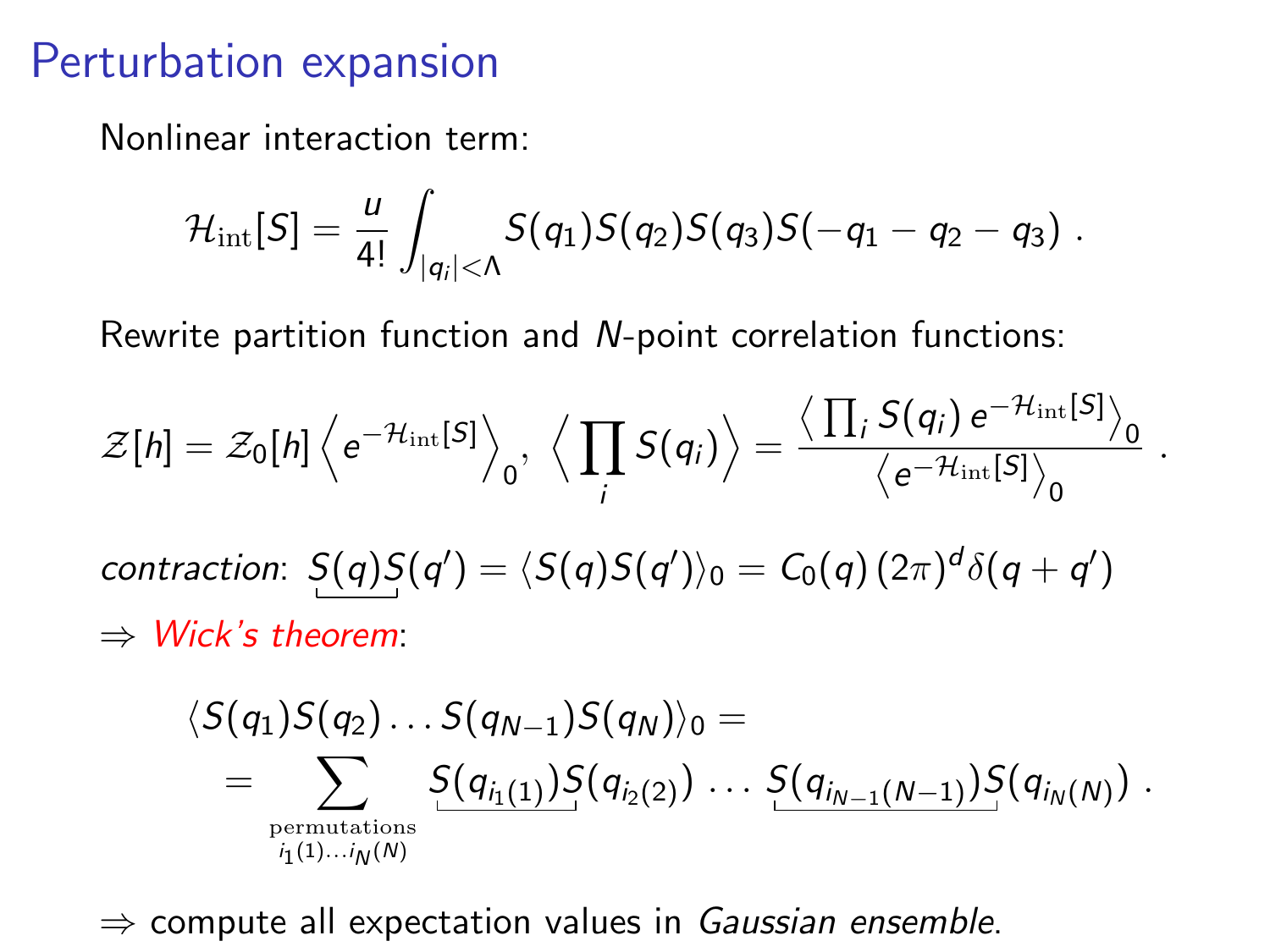#### First-order correction to two-point function

Consider 
$$
\langle S(q)S(q')\rangle = C(q)(2\pi)^d \delta(q+q')
$$
 for  $h = 0$ ; to  $O(u)$ :  
 $\langle S(q)S(q')\Big[1-\frac{u}{4!}\int_{|q_i|<\Lambda}S(q_1)S(q_2)S(q_3)S(-q_1-q_2-q_3)\Big]\rangle_0$ .

- ▶ Contractions of external legs  $S(q)S(q')$ : terms cancel with denominator, leaving  $\langle S(q) S(q') \rangle_0.$
- $\blacktriangleright$  The remaining twelve contributions are of the form  $\int_{|q_i| < \Lambda} \frac{S(q)S(q_1)S(q_2)S(q_3)S(-q_1-q_2-q_3)S(q')}{q_1-q_2-q_3}$  $= C_0(q)^2\,(2\pi)^d\delta(q+q')\int_{|p|<\Lambda} C_0(p).$  $\Rightarrow C(q) = C_0(q) \left[1 - \frac{u}{2}\right]$  $\frac{u}{2} C_0(q)$  $|p|<\Lambda$  $C_0(p) + O(u^2)$ ;

re-interpret as first-order self-energy in Dyson's equation:

$$
C(q)^{-1} = r + q^2 + \frac{u}{2} \int_{|p| < \Lambda} \frac{1}{r + p^2} + O(u^2) .
$$

Notice: to first order in  $u$ , there is only "mass" renormalization, no change in momentum dependence of  $C(q)$ .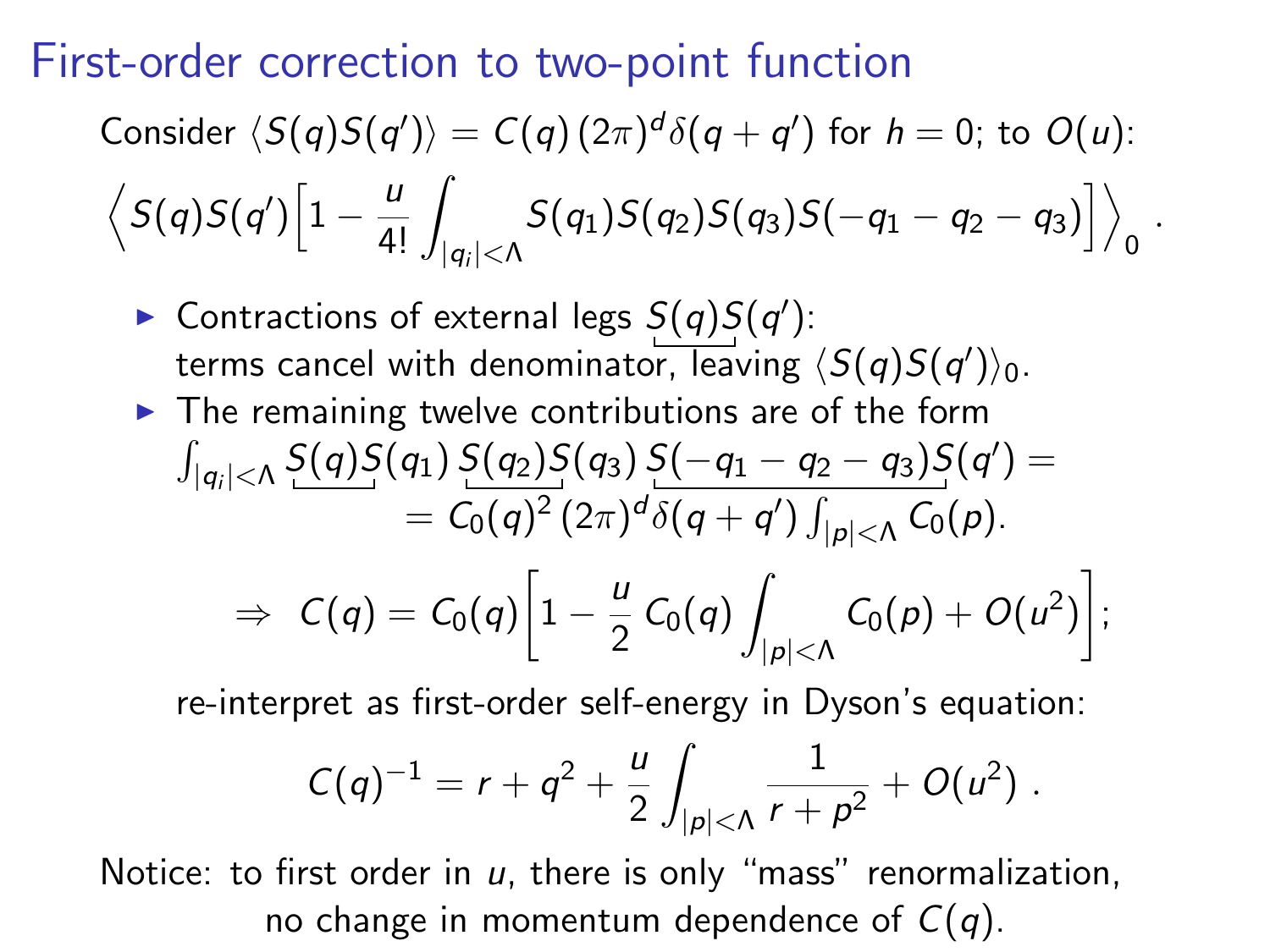## Wilson RG procedure: first-order recursion relations

Split field variables in outer  $(S_{>} )$  / inner  $(S_{<})$  momentum shell:

- ► simply re-exponentiate terms  $\sim u \int S_{\leqslant}^4 e^{-\mathcal{H}_0[S]}$ ;
- ► contributions such as  $u \int S^3 <sub>0</sub> S<sub>></sub> e^{-\mathcal{H}_0[S]}$  vanish;
- ► terms  $\sim u \int S_{>}^4 e^{-\mathcal{H}_0[S]} \rightarrow \text{const.}$ , contribute to free energy;
- ► contributions  $\sim$  u  $\int S_<^2 S_>^2 e^{-{\cal H}_0}$ : Gaussian integral over  $S_>$ .

With  $S_d=K_d/(2\pi)^d=1/2^{d-1}\pi^{d/2}\Gamma(d/2)$  and  $\eta=0$  to  $O(u)$ :

$$
r' = b^2 \left[ r + \frac{u}{2} A(r) \right] = b^2 \left[ r + \frac{u}{2} S_d \int_{\Lambda/b}^{\Lambda} \frac{p^{d-1}}{r + p^2} dp \right],
$$
  

$$
u' = b^{4-d} u \left[ 1 - \frac{3u}{2} B(r) \right] = b^{4-d} u \left[ 1 - \frac{3u}{2} S_d \int_{\Lambda/b}^{\Lambda} \frac{p^{d-1} dp}{(r + p^2)^2} \right].
$$

 $\triangleright$   $r \gg 1$ : fluctuation contributions disappear, Gaussian theory;  $\blacktriangleright$  r  $\ll$  1: expand

$$
A(r) = S_d \Lambda^{d-2} \frac{1 - b^{2-d}}{d-2} - r S_d \Lambda^{d-4} \frac{1 - b^{4-d}}{d-4} + O(r^2) ,
$$
  
\n
$$
B(r) = S_d \Lambda^{d-4} \frac{1 - b^{4-d}}{d-4} + O(r) .
$$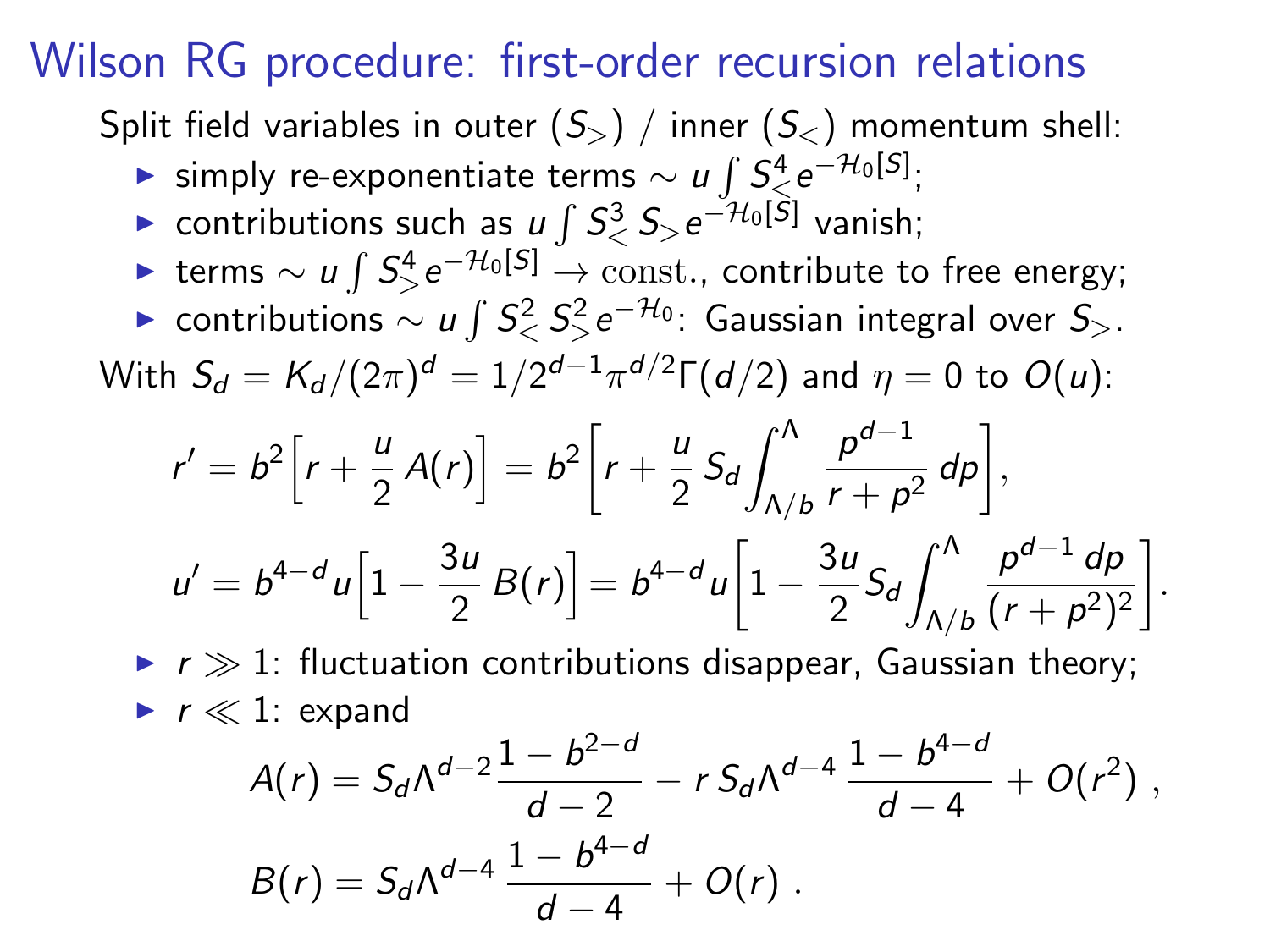## Differential RG flow, fixed point, dimensional expansion

Differential RG flow: set  $b = e^{\delta \ell}$  with  $\delta \ell \to 0$ :

$$
\frac{d\tilde{r}(\ell)}{d\ell} = 2\tilde{r}(\ell) + \frac{\tilde{u}(\ell)}{2}S_d\Lambda^{d-2} - \frac{\tilde{r}(\ell)\tilde{u}(\ell)}{2}S_d\Lambda^{d-4} + O(\tilde{u}\tilde{r}^2, \tilde{u}^2),
$$
  

$$
\frac{d\tilde{u}(\ell)}{d\ell} = (4-d)\tilde{u}(\ell) - \frac{3}{2}\tilde{u}(\ell)^2S_d\Lambda^{d-4} + O(\tilde{u}\tilde{r}, \tilde{u}^2).
$$

Renormalization group fixed points:  $d\tilde{r}(\ell)/d\ell = 0 = d\tilde{u}(\ell)/d\ell$ .

- ► Gauss:  $u_0^* = 0 \leftrightarrow$  Ising:  $u_1^* S_d = \frac{2}{3}$  $\frac{2}{3}(4-d)\Lambda^{4-d}$ ,  $d < 4$ .
- ► Linearize  $\delta \tilde{u}(\ell) = \tilde{u}(\ell) u_{\rm I}^*$ :  $\frac{d}{d\ell}$  $\frac{d}{d\ell}\,\delta \tilde u(\ell)\approx (d-4)\delta \tilde u(\ell)$  $\Rightarrow u_0^*$  stable for  $d > 4$ ,  $u_1^*$  stable for  $d < 4$ .
- $\triangleright$  Small expansion parameter:  $\epsilon = 4 d = d_c d$  $u_{\rm I}^*$  emerges continuously from  $u_{\rm O}^*=0.$
- ► Insert:  $r_{\rm I}^* = -\frac{1}{4}$  $\frac{1}{4} u_{\rm I}^* S_d \Lambda^{d-2} = -\frac{1}{6}$  $\frac{1}{6}$   $\epsilon \Lambda^2$ : non-universal, describes fluctuation-induced downward  $T_c$ -shift.
- ► RG procedure generates new terms  $\propto S^6, \, \nabla^2 S^4,$  etc. To  $O(\epsilon^3)$ , feedback into recursion relations can be neglected.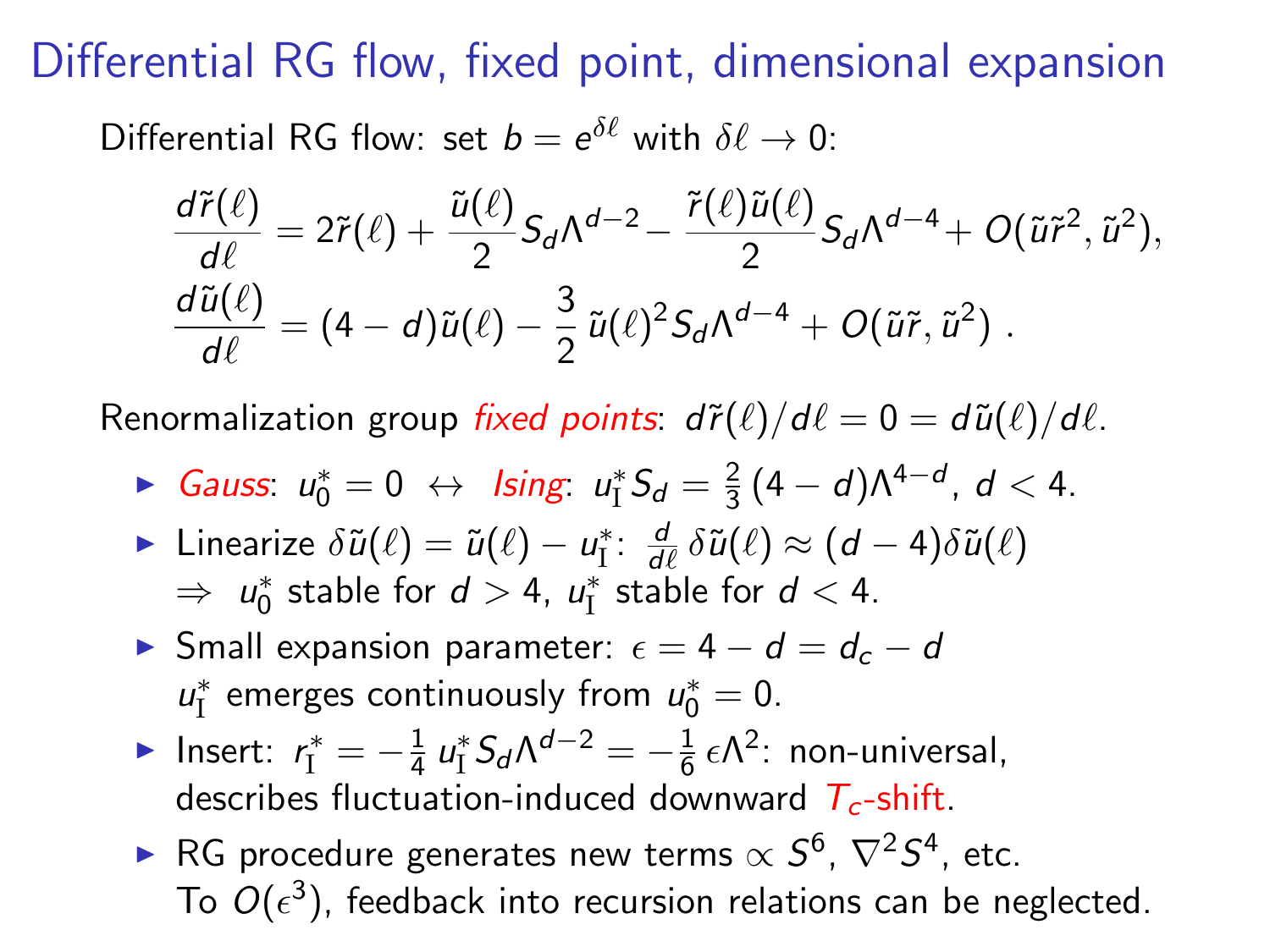# Critical exponents

Deviation from true  $T_c$ :  $\tau = r - r_1^* \propto T - T_c$ . Recursion relation for this (relevant) running coupling:

$$
\frac{d\tilde{\tau}(\ell)}{d\ell} = \tilde{\tau}(\ell) \left[ 2 - \frac{\tilde{u}(\ell)}{2} S_d \Lambda^{d-4} \right]
$$

.

Solve near Ising fixed point:  $\tilde{\tau}(\ell) = \tilde{\tau} (0) \exp \left[ \left( 2 - \frac{\epsilon}{3} \right) \right]$  $\frac{\epsilon}{3}$ )  $\ell$ ]. Compare with  $\xi(\ell) = \xi(0) e^{-\ell} \Rightarrow \nu^{-1} = 2 - \frac{\epsilon}{3}$  $\frac{\epsilon}{3}$ . Consistently to order  $\epsilon = 4 - d$ :

$$
\nu=\frac{1}{2}+\frac{\epsilon}{12}+O(\epsilon^2)\;,\quad \eta=0+O(\epsilon^2)\;.
$$

Note at  $d=d_c=4: \;\; \tilde u(\ell)=\tilde u(0)/[1+3\,\tilde u(0)\,\ell/16\pi^2]$ 

 $\Rightarrow$  logarithmic corrections to mean-field exponents.

Renormalization group procedure:

- $\triangleright$  Derive scaling laws.
- $\triangleright$  Two relevant couplings  $\Rightarrow$  independent critical exponents.
- $\triangleright$  Compute scaling exponents via power series in  $\epsilon = d_c d$ .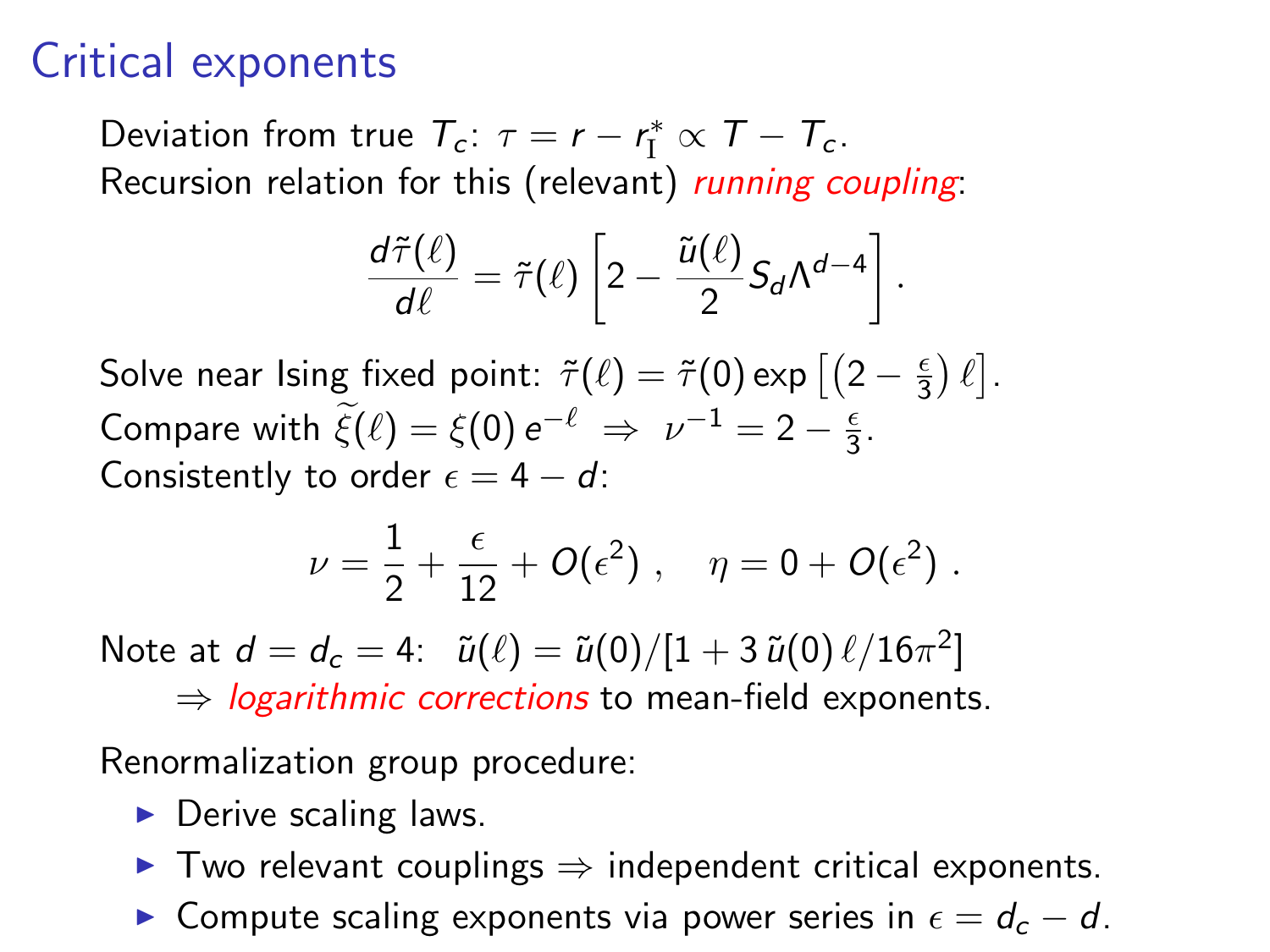# Selected literature:

- ▶ J.J. Binney, N.J. Dowrick, A.J. Fisher, and M.E.J. Newman, The theory of critical phenomena, Oxford University Press (Oxford, 1993).
- ▶ J. Cardy, Scaling and renormalization in statistical physics, Cambridge University Press (Cambridge, 1996).
- $\triangleright$  M.E. Fisher, The renormalization group in the theory of critical behavior, Rev. Mod. Phys. 46, 597–616 (1974).
- $\triangleright$  N. Goldenfeld, Lectures on phase transitions and the renormalization group, Addison–Wesley (Reading, 1992).
- $\triangleright$  S.-k. Ma, *Modern theory of critical phenomena*, Benjamin–Cummings (Reading, 1976).
- ▶ G.F. Mazenko, Fluctuations, order, and defects, Wiley-Interscience (Hoboken, 2003).
- A.Z. Patashinskii and V.L. Pokrovskii, Fluctuation theory of phase transitions, Pergamon Press (New York, 1979).
- $\triangleright$  U.C. Täuber, Critical Dynamics A Field Theory Approach to Equilibrium and Non-equilibrium Scaling Behavior, Cambridge University Press (Cambridge, 201?), Chap. 1; see http://www.phys.vt.edu/~tauber/utaeuber.html.
- <span id="page-22-0"></span> $\triangleright$  K.G. Wilson and J. Kogut, The renormalization group and the  $\epsilon$ expansion, Phys. Rep. 12 C, 75-200 (1974).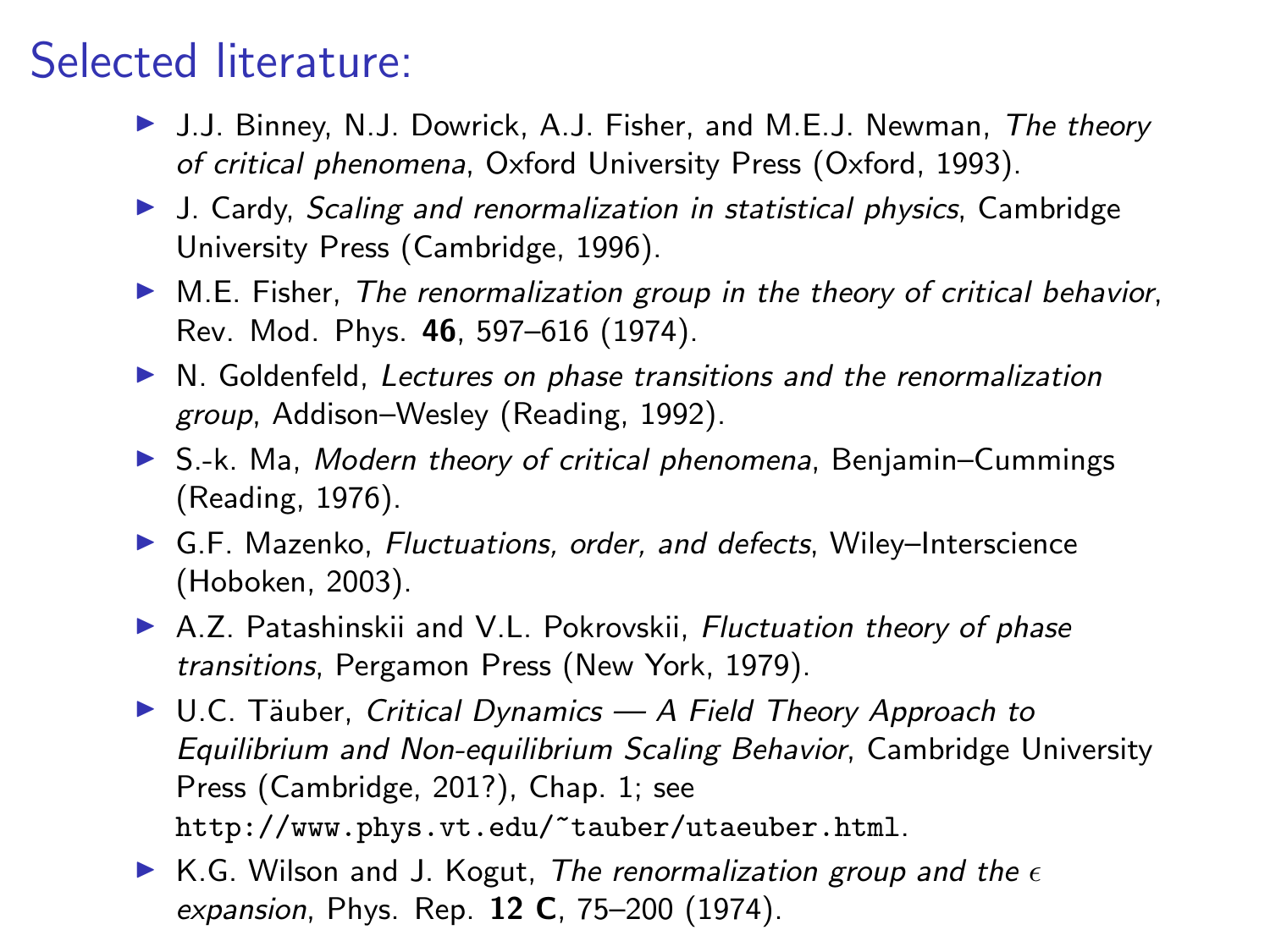#### Some exercises

1. Landau theory for the  $\phi^6$  model. Consider the effective free energy

$$
f(\phi) = \frac{r}{2} \phi^2 + \frac{u}{4!} \phi^4 + \frac{v}{6!} \phi^6 - h \phi.
$$

Here,  $r = a(T - T_0)$ ,  $v > 0$ , and h denotes an external field.

(a) Show that for  $u > 0$ , there is a second-order phase transition at  $h = 0$  and  $T = T_0$  with the usual mean-field critical exponents  $\beta$ ,  $\gamma$ ,  $\delta$ , and  $\alpha$ . Why can v be neglected near the critical point ?

(b) Compute  $\beta_t$ ,  $\gamma_t$ ,  $\delta_t$ , and  $\alpha_t$  at the tricritical point  $u = 0$ .

(c) Now assume  $u = -|u| < 0$  and  $h = 0$ . Show that there is a *first-order* transition at  $r_d = 5u^2/8v$ , and calculate the jump in the order parameter and the associated free-energy barrier.

(d) For non-zero external field  $h \neq 0$  and  $u < 0$ , find parametric equations  $r_c(|u|, v)$  and  $h_c(|u|, v)$  for two additional second-order transition lines, with all three continuous phase boundaries merging at the tricritical point  $u = 0, h = 0.$ 

2. Gaussian approximation for the Heisenberg model. Isotropic magnets with continuous rotational spin symmetry are described by the Heisenberg model. The corresponding effective Landau–Ginzburg–Wilson Hamiltonian reads

$$
\mathcal{H}[S] = \int d^dx \sum_{\alpha=1}^n \left( \frac{r}{2} \left[ S^\alpha(x) \right]^2 + \frac{1}{2} \left[ \nabla S^\alpha(x) \right]^2 + \frac{u}{4!} \sum_{\beta=1}^n \left[ S^\alpha(x) \right]^2 \left[ S^\beta(x) \right]^2 - h^\alpha(x) S^\alpha(x) \right) \,,
$$

where  $S^{\alpha}(x)$  is an *n*-component order parameter vector field.

(a) Determine the two-point correlation functions in the high- and low-temperature phases in harmonic (Gaussian) approximation.

Notice: For  $T < T_c$ , it is useful to expand about the spontaneous magnetization: e.g.,  $S^{\alpha}(x) = \pi^{\alpha}(x)$  for  $\alpha = 1, \ldots, n-1$ , and  $S^{n}(x) = \phi + \sigma(x)$ ; then  $\langle \pi^{\alpha} \rangle = 0 = \langle \sigma \rangle$ . The components along and perpendicular to  $\phi$  must be carefully distinguished.

(b) For  $d < d_c = 4$ , compute the specific heat in Gaussian approximation on both sides of the phase transition, and show that  $\mathcal{C}_{h=0}=\mathcal{C}_\pm|\tau|^{-(4-d)/2}.$  Compute the *universal amplitude ratio*  $\mathcal{C}_+/\mathcal{C}_-=2^{-d/2}$ *n*.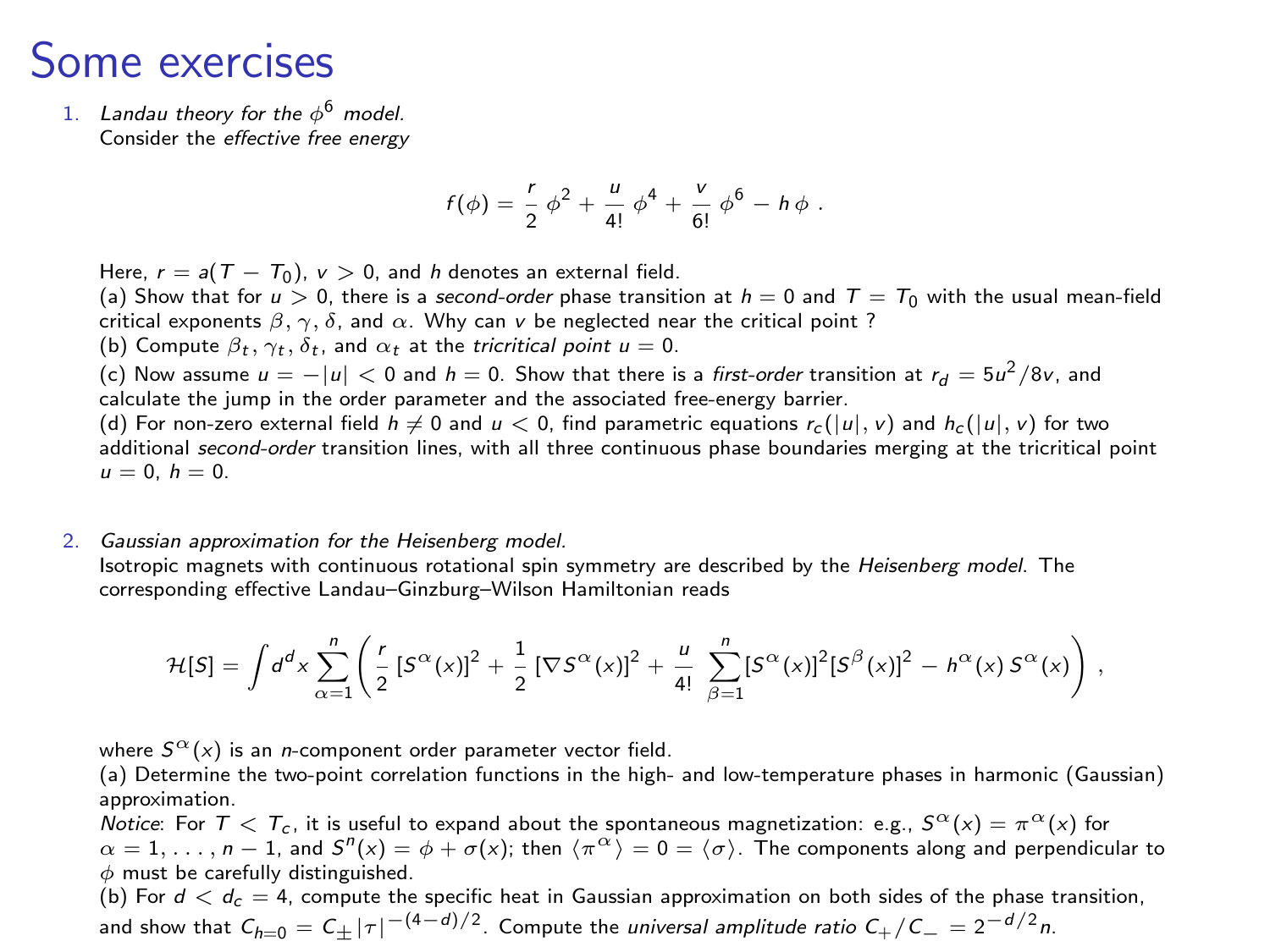## More exercises

3. First-order recursion relations for the Heisenberg model. For the n-component Heisenberg model above, derive the renormalization group recursion relations

$$
r' = b^2 \left[ r + \frac{n+2}{6} u A(r) \right] , \quad u' = b^{4-d} u \left[ 1 - \frac{n+8}{6} u B(r) \right] .
$$

Determine the associated RG fixed points and discuss their stability. Compute the critical exponent  $\nu$  to first order in  $\epsilon = 4 - d$ .

4. RG flow equations for the n-vector model with cubic anisotropy.

The  $O(n)$  rotational invariance of the Hamiltonian in the previous problems is broken by additional quartic terms with cubic symmetry,

$$
\Delta \mathcal{H}[S] = \int d^d x \sum_{\alpha=1}^n \frac{v}{4!} [S^{\alpha}(x)]^4.
$$

(a) Derive the differential RG flow equations for the running couplings  $\tilde{r}(\ell)$ ,  $\tilde{u}(\ell)$ , and  $\tilde{v}(\ell)$ .

(b) Discuss the ensuing RG fixed points and their stability as function of the number n of order parameter components, and compute the associated correlation length critical exponents  $\nu$ .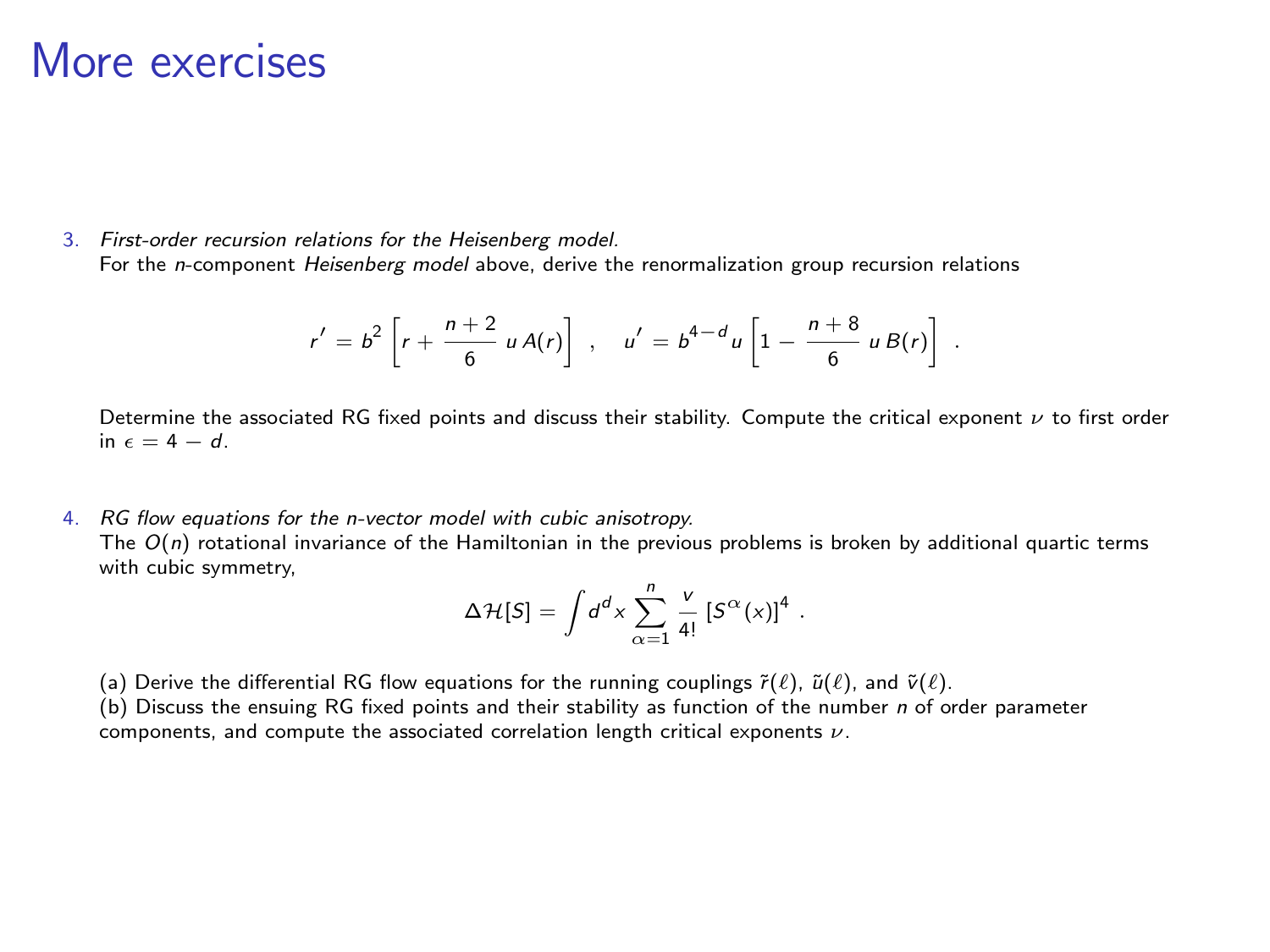# <span id="page-25-0"></span>[Field Theory Approach to Critical Phenomena](#page-25-0)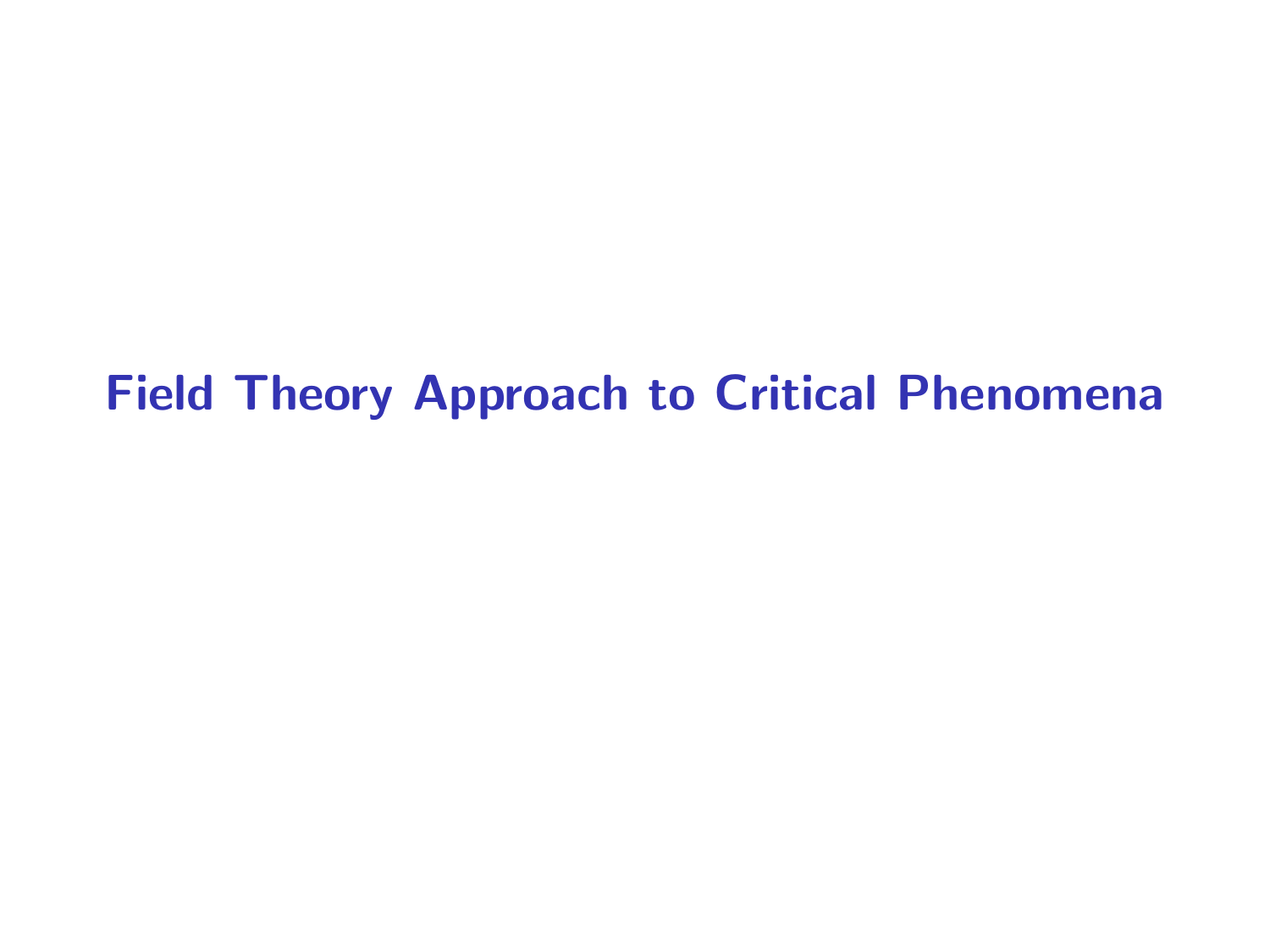# Perturbation expansion

 $O(n)$ -symmetric Hamiltonian (set  $k_{\text{B}}T = 1$ ):

$$
\mathcal{H}[S] = \int d^d x \sum_{\alpha=1}^n \left[ \frac{r}{2} S^{\alpha}(x)^2 + \frac{1}{2} \left[ \nabla S^{\alpha}(x) \right]^2 + \frac{u}{4!} \sum_{\beta=1}^n S^{\alpha}(x)^2 S^{\beta}(x)^2 \right].
$$

Construct *perturbation expansion* for  $\langle \prod_{ij} S^{\alpha_i} S^{\alpha_j} \rangle$ :

$$
\frac{\big\langle \prod_{ij} S^{\alpha_i} \, S^{\alpha_j} \, e^{-\mathcal{H}_{\rm int}[S]} \big\rangle_0}{\big\langle e^{-\mathcal{H}_{\rm int}[S]} \big\rangle_0} = \frac{\big\langle \prod_{ij} S^{\alpha_i} \, S^{\alpha_j} \sum_{l=0}^{\infty} \frac{(-\mathcal{H}_{\rm int}[S])^l}{l!} \big\rangle_0}{\big\langle \sum_{l=0}^{\infty} \frac{(-\mathcal{H}_{\rm int}[S])^l}{l!} \big\rangle_0} \; .
$$

Diagrammatic representation:

► Propagator  $C_0(q) = (r + q^2)^{-1}$ ;

$$
\blacktriangleright \text{Vertex } -\frac{u}{6}.
$$



*q*

α

Generating functional for correlation functions (cumulants):

<span id="page-26-0"></span>
$$
\mathcal{Z}[h] = \left\langle \exp \int d^d x \sum_{\alpha} h^{\alpha} S^{\alpha} \right\rangle, \ \left\langle \prod_i S^{\alpha_i} \right\rangle_{(c)} = \prod_i \frac{\delta(\ln) \mathcal{Z}[h]}{\delta h^{\alpha_i}} \Big|_{h=0}.
$$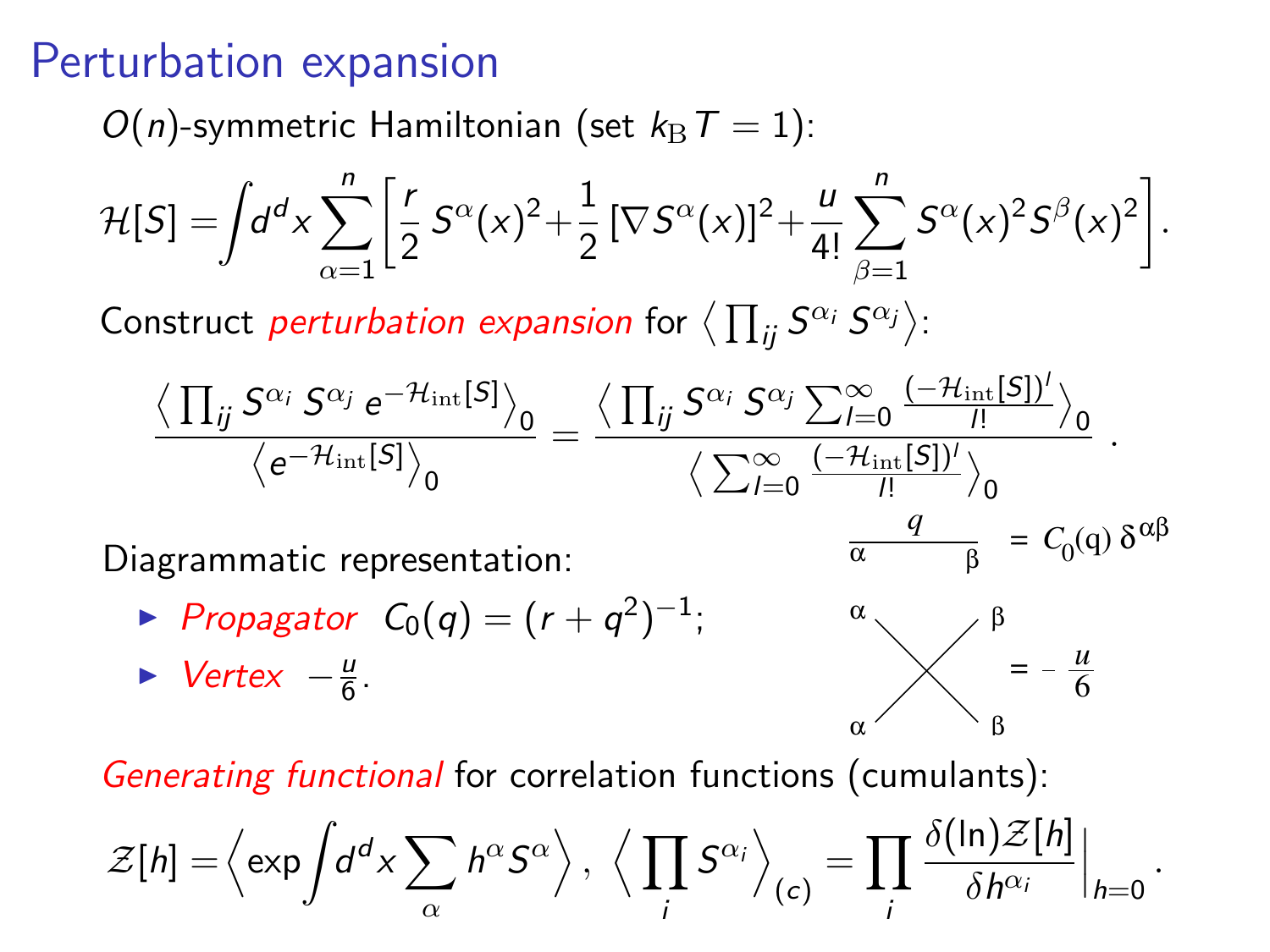# Vertex functions



 $\Rightarrow$  propagator self-energy:  $\;\;{\cal C}(q)^{-1}={\cal C}_0(q)^{-1}-\Sigma(q).$ 

Generating functional for vertex functions,  $\Phi^{\alpha} = \delta \ln \mathcal{Z}[h]/\delta h^{\alpha}$ :

$$
\Gamma[\Phi] = -\ln \mathcal{Z}[h] + \int d^d x \sum_{\alpha} h^{\alpha} \Phi^{\alpha}, \ \Gamma_{\{\alpha_i\}}^{(N)} = \prod_{i}^{N} \frac{\delta \Gamma[\Phi]}{\delta \Phi^{\alpha_i}}\Big|_{h=0} ;
$$
  

$$
\Rightarrow \ \Gamma^{(2)}(q) = C(q)^{-1}, \ \Big\langle \prod_{i=1}^{4} S(q_i) \Big\rangle_c = - \prod_{i=1}^{4} C(q_i) \Gamma^{(4)}(\{q_i\})
$$

 $\Rightarrow$  one-particle irreducible Feynman graphs. Perturbation series in nonlinear coupling  $u \Leftrightarrow$  loop expansion.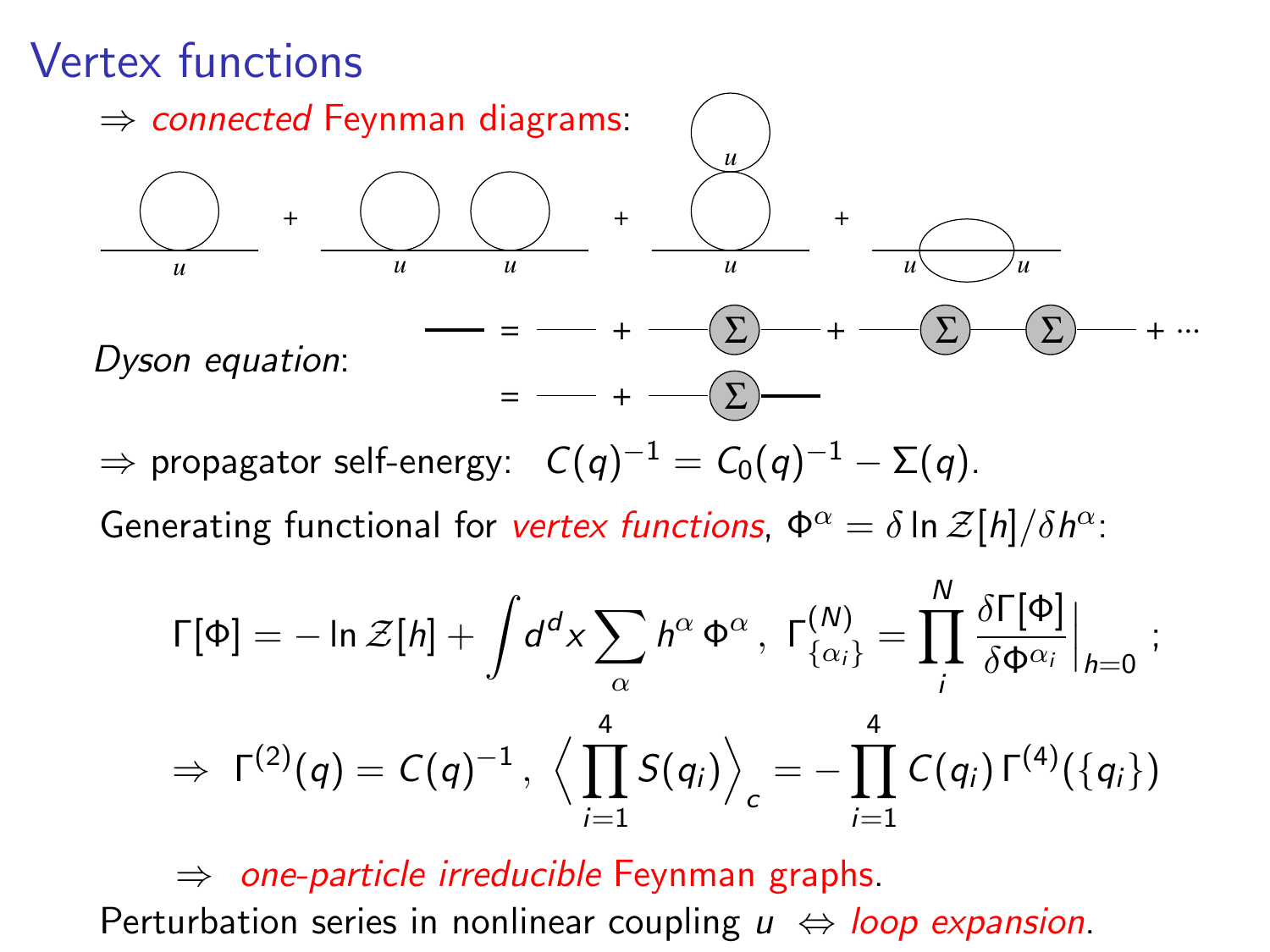## Explicit results



four-point vertex function to one-loop order:

$$
\Gamma^{(4)}(\lbrace q_i=0\rbrace)=u-\frac{n+8}{6}u^2\int_k\frac{1}{(r+k^2)^2}.
$$

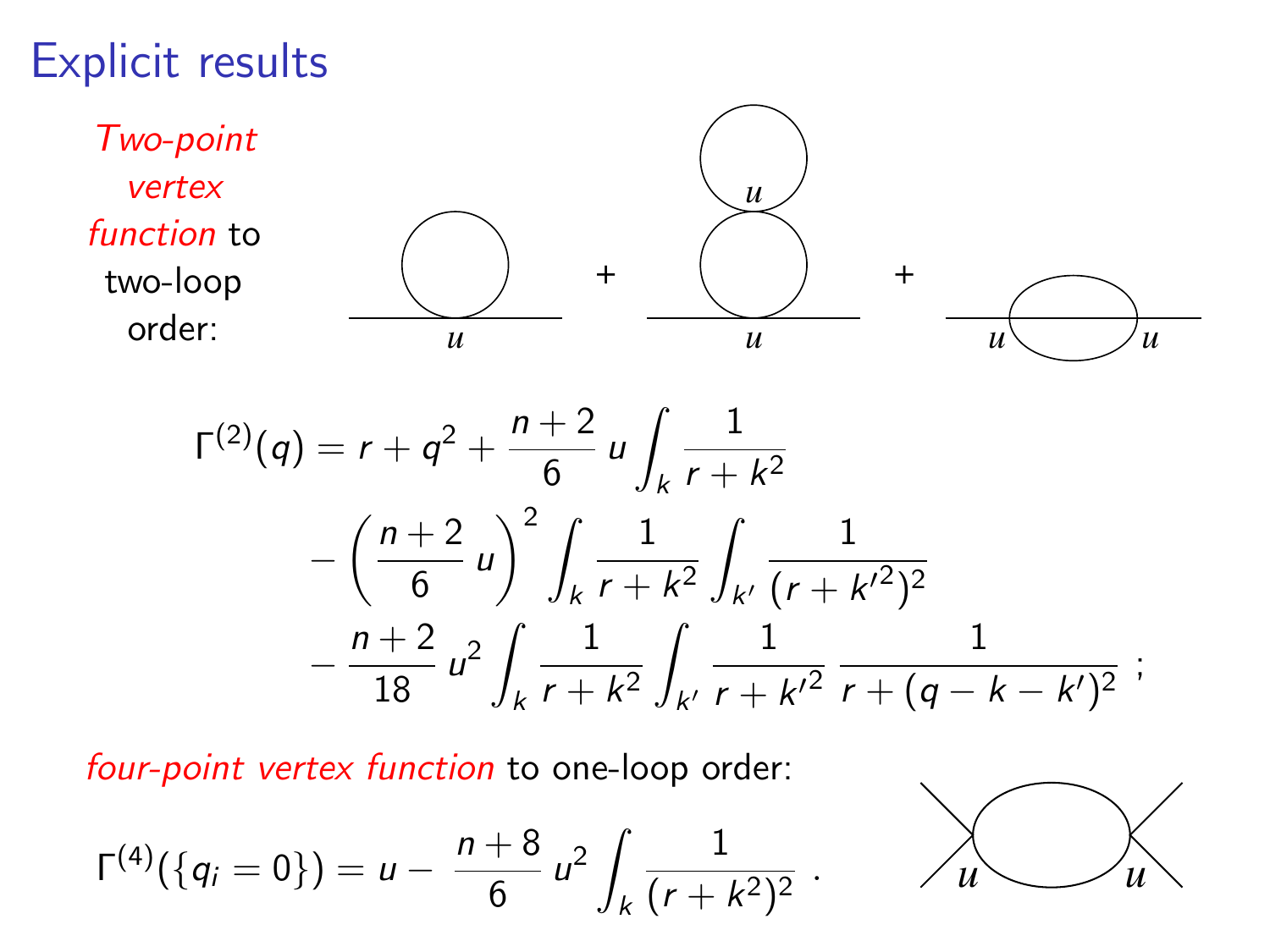## Ultraviolet and infrared divergences

Fluctuation correction to four-point vertex function:

$$
d<4: u\int \frac{d^dk}{(2\pi)^d}\frac{1}{(r+k^2)^2}=\frac{u\,r^{-2+d/2}}{2^{d-1}\pi^{d/2}\Gamma(d/2)}\int_0^\infty \frac{x^{d-1}}{(1+x^2)^2}\,dx\,,
$$

effective coupling u  $r^{(d-4)/2} \to \infty$  as  $r \to 0$ : infrared divergence,  $\Rightarrow$  fluctuation corrections singular, modify critical power laws.

$$
\int_0^{\Lambda} \frac{k^{d-1}}{(r+k^2)^2} dk \sim \left\{ \begin{array}{cc} \ln(\Lambda^2/r) & d=4 \\ \Lambda^{d-4} & d>4 \end{array} \right\} \to \infty \text{ as } \Lambda \to \infty ,
$$

ultraviolet divergences for  $d > d_c = 4$ : upper critical dimension. Power counting in terms of arbitrary momentum scale  $\mu$ :

<span id="page-29-0"></span>\n- \n
$$
[x] = \mu^{-1}
$$
, \n  $[q] = \mu$ , \n  $[S^{\alpha}(x)] = \mu^{-1+d/2}$ ;\n
\n- \n $\Rightarrow [r] = \mu^2 \rightarrow \text{relevant}$ , \n  $[u] = \mu^{4-d} \text{ marginal at } d_c = 4$ ;\n
\n- \n $\bullet$  only divergent vertex functions: \n  $\Gamma^{(2)}(q)$ , \n  $\Gamma^{(4)}(\{q_i = 0\})$ ;\n
\n- \n $\bullet$  field dimensionless at lower critical dimension  $d_{lc} = 2$ .\n
\n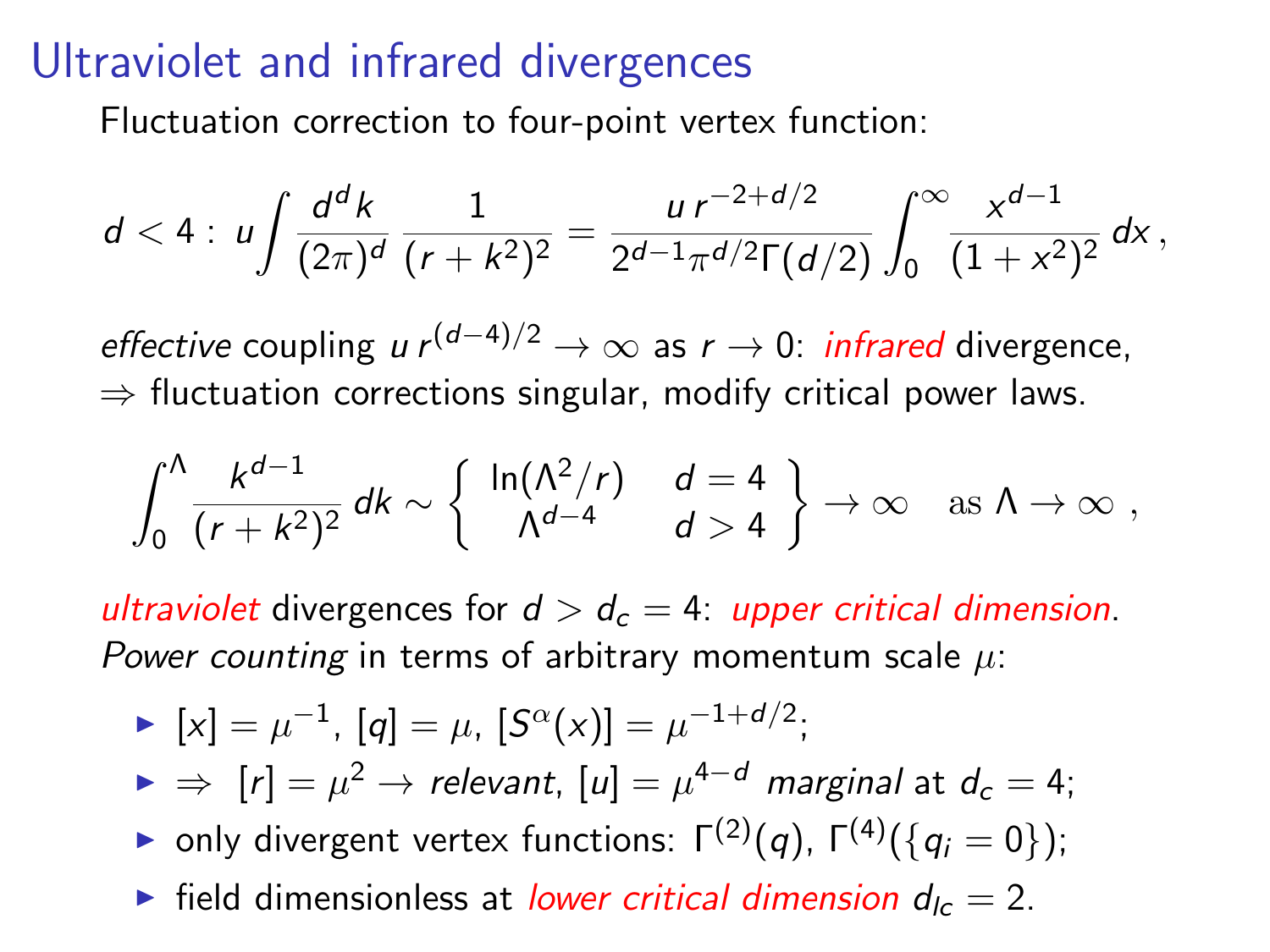# Dimension regimes and dimensional regularization

| dimension           | perturbation     | $O(n)$ -symmetric     | critical           |
|---------------------|------------------|-----------------------|--------------------|
| interval            | series           | $\Phi^4$ field theory | behavior           |
| $d \leq d_{lc} = 2$ | IR-singular      | ill-defined           | no long-range      |
|                     | UV-convergent    | $u$ relevant          | order $(n \geq 2)$ |
| 2 < d < 4           | IR-singular      | super-renormalizable  | non-classical      |
|                     | UV-convergent    | $u$ relevant          | exponents          |
| $d = d_c = 4$       | logarithmic IR-/ | renormalizable        | logarithmic        |
|                     | UV-divergence    | $u$ marginal          | corrections        |
| d > 4               | IR-regular       | non-renormalizable    | mean-field         |
|                     | UV-divergent     | $u$ irrelevant        | exponents          |

Integrals in *dimensional regularization*: even for non-integer  $d, \sigma$ :

$$
\int \frac{d^dk}{(2\pi)^d} \frac{k^{2\sigma}}{(\tau+k^2)^s} = \frac{\Gamma(\sigma+d/2)\Gamma(s-\sigma-d/2)}{2^d \pi^{d/2}\Gamma(d/2)\Gamma(s)} \tau^{\sigma-s+d/2} ;
$$

 $\triangleright \Rightarrow$  discard divergent surface integrals;

 $\triangleright$  UV singularities  $\rightarrow$  dimensional poles in Euler Γ functions.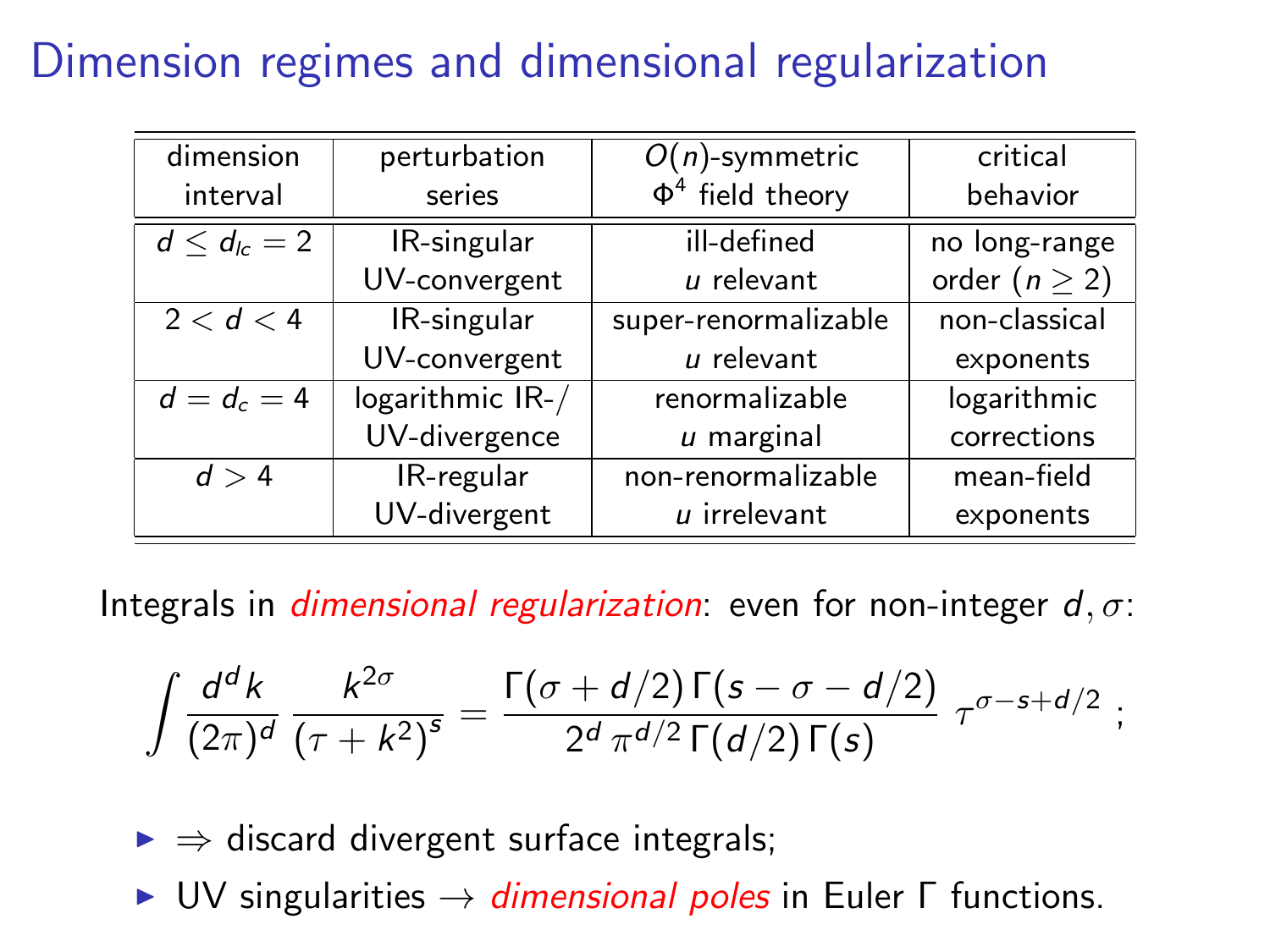#### Renormalization

Susceptibility 
$$
\chi^{-1} = C(q = 0)^{-1} = \Gamma^{(2)}(q = 0) = \tau = r - r_c
$$
  
\n⇒  $r_c = -\frac{n+2}{6} u \int_k \frac{1}{r_c + k^2} + O(u^2) = -\frac{n+2}{6} \frac{u K_d}{(2\pi)^d} \frac{\Lambda^{d-2}}{d-2}$ ,

(non-universal)  $T_c$ -shift: *additive renormalization*.

$$
\Rightarrow \ \chi(q)^{-1} = q^2 + \tau \left[ 1 - \frac{n+2}{6} \, u \int_k \frac{1}{k^2(\tau + k^2)} \right].
$$

Multiplicative renormalization:

absorb UV poles at  $\epsilon = 0$  into *renormalized* fields and parameters:

$$
S_R^{\alpha} = Z_S^{1/2} S^{\alpha} \Rightarrow \Gamma_R^{(N)} = Z_S^{-N/2} \Gamma^{(N)} ;
$$
  

$$
\tau_R = Z_\tau \tau \mu^{-2} , \quad u_R = Z_u u A_d \mu^{d-4} , A_d = \frac{\Gamma(3 - d/2)}{2^{d-1} \pi^{d/2}} .
$$

Normalization point outside IR regime,  $\tau_R = 1$  or  $q = \mu$ .

$$
O(u_R): Z_{\tau} = 1 - \frac{n+2}{6} \frac{u_R}{\epsilon} , \quad Z_u = 1 - \frac{n+8}{6} \frac{u_R}{\epsilon} ;
$$
  

$$
O(u_R^2): Z_S = 1 + \frac{n+2}{144} \frac{u_R^2}{\epsilon} .
$$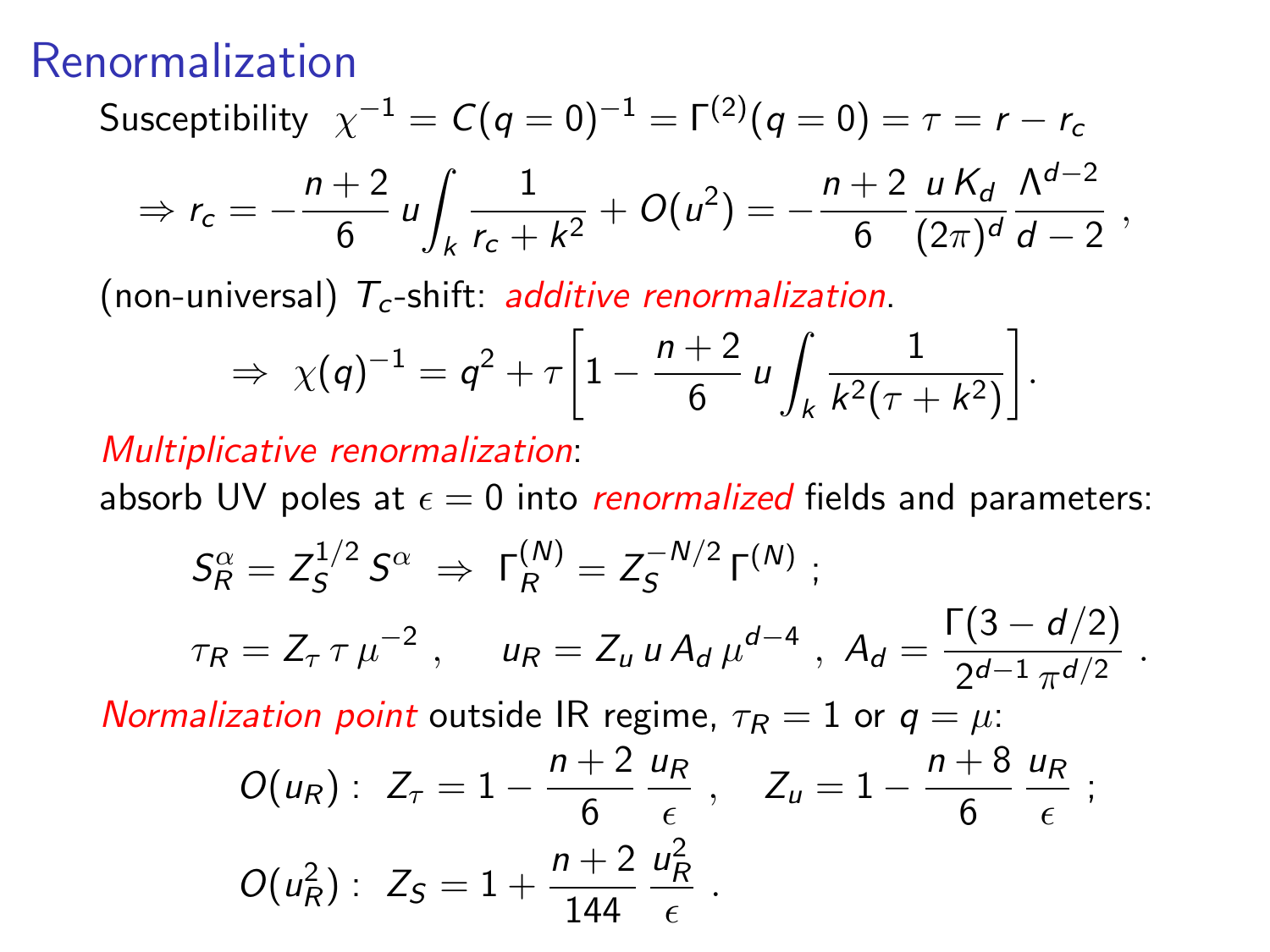#### Renormalization group equation

Unrenormalized quantities cannot depend on arbitrary scale  $\mu$ :

$$
0 = \mu \frac{d}{d\mu} \Gamma^{(N)}(\tau, u) = \mu \frac{d}{d\mu} \left[ Z_S^{N/2} \Gamma_R^{(N)}(\mu, \tau_R, u_R) \right]
$$

 $\Rightarrow$  renormalization group equation:

$$
\left[\mu \frac{\partial}{\partial \mu} + \frac{N}{2} \gamma_S + \gamma_\tau \tau_R \frac{\partial}{\partial \tau_R} + \beta_u \frac{\partial}{\partial u_R}\right] \Gamma_R^{(N)}(\mu, \tau_R, u_R) = 0.
$$

with *Wilson's flow* and RG beta functions:

<span id="page-32-0"></span>
$$
\gamma_S = \mu \frac{\partial}{\partial \mu} \Big|_0 \ln Z_S = -\frac{n+2}{72} u_R^2 + O(u_R^3) ,
$$
  

$$
\gamma_\tau = \mu \frac{\partial}{\partial \mu} \Big|_0 \ln \frac{\tau_R}{\tau} = -2 + \frac{n+2}{6} u_R + O(u_R^2) ,
$$
  

$$
\beta_u = \mu \frac{\partial}{\partial \mu} \Big|_0 u_R = u_R \Big[ d - 4 + \mu \frac{\partial}{\partial \mu} \Big|_0 \ln Z_u \Big]
$$
  

$$
= u_R \Big[ -\epsilon + \frac{n+8}{6} u_R + O(u_R^2) \Big].
$$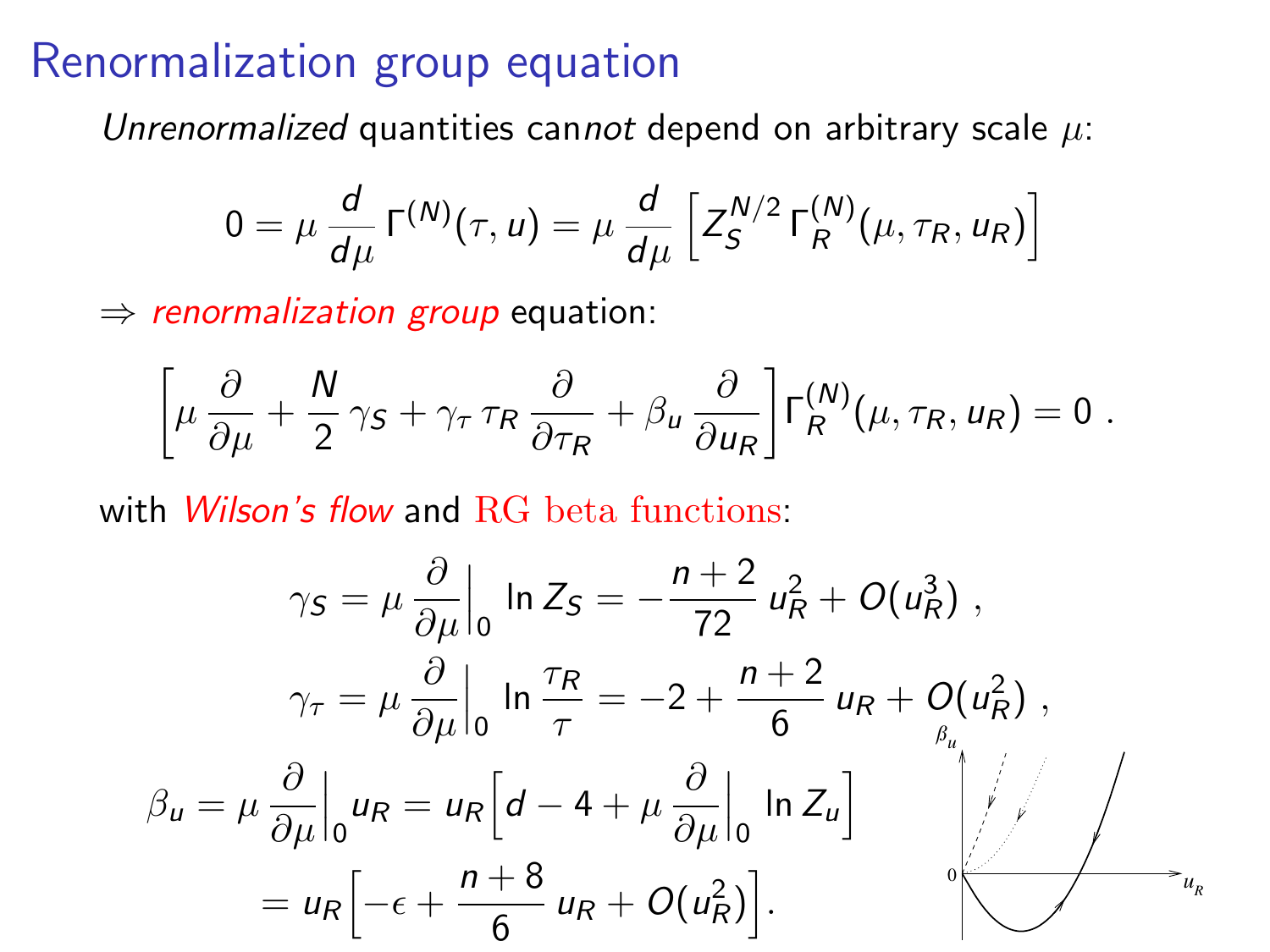#### Method of characteristics

 $\mathsf{S}$ usceptibility  $\chi(q)=\mathsf{\Gamma}^{(2)}(q)^{-1}$ :

$$
\chi_R(\mu, \tau_R, u_R, q)^{-1} = \mu^2 \, \hat{\chi}_R(\tau_R, u_R, q/\mu)^{-1} \; .
$$

solve RG equation: *method of characteristics* 

$$
\mu \to \mu(\ell) = \mu \ell ,
$$
\n
$$
\chi_R(\ell)^{-1} = \chi_R(1)^{-1} \ell^2 \exp\left[\int_1^{\ell} \gamma_S(\ell') \frac{d\ell'}{\ell'}\right],
$$
\n
$$
u(l)
$$
\n
$$
\tau(l)
$$

 $\mathbb{A}$ 

with running couplings, initial values  $\tilde{\tau}(1) = \tau_R$ ,  $\tilde{u}(1) = u_R$ :

$$
\ell \, \frac{d\tilde{\tau}(\ell)}{d\ell} = \tilde{\tau}(\ell) \, \gamma_{\tau}(\ell) \;, \quad \ell \, \frac{d\tilde{u}(\ell)}{d\ell} = \beta_u(\ell) \; .
$$

Near infrared-stable RG fixed point:  $\beta_u(u^*) = 0$ ,  $\beta'_u(u^*) > 0$ 

$$
\tilde{\tau}(\ell) \approx \tau_R \ell^{\gamma^*}, \ \chi_R(\tau_R, q)^{-1} \approx \mu^2 \ell^{2+\gamma^*}, \hat{\chi}_R(\tau_R \ell^{\gamma^*}, u^*, q/\mu \ell)^{-1},
$$

matching  $\ell = |q|/\mu \Rightarrow$  scaling form with  $\eta = -\gamma_S^*$ ,  $\nu = -1/\gamma_\tau^*$ .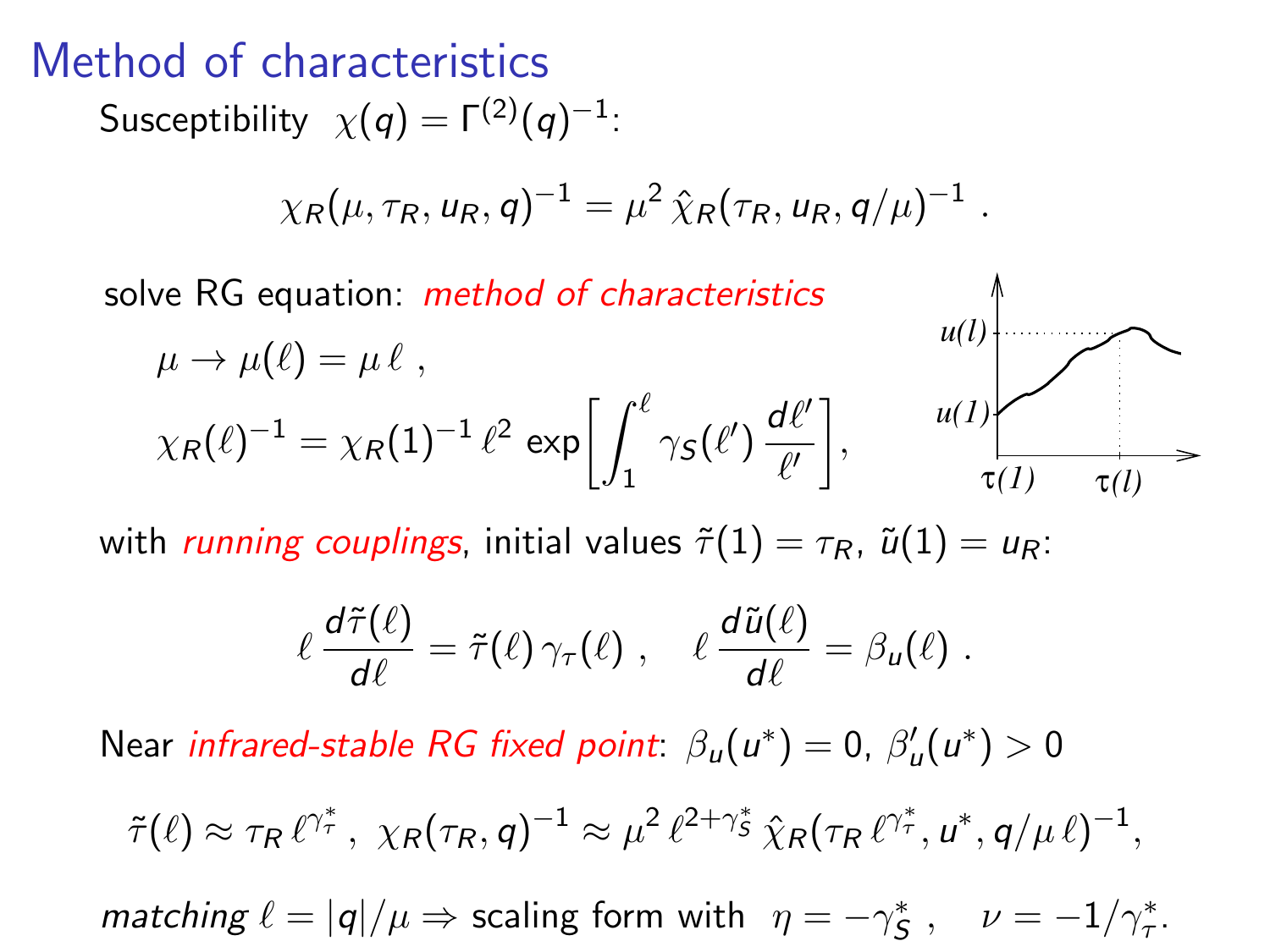# Critical exponents



 $\bullet$  d = d<sub>c</sub> = 4: logarithmic corrections:

$$
\tilde{u}(\ell) = \frac{u_R}{1 - \frac{n+8}{6} u_R \ln \ell} , \quad \tilde{\tau}(\ell) \sim \frac{\tau_R}{\ell^2 (\ln |\ell|)^{(n+2)/(n+8)}}
$$
  
\n
$$
\Rightarrow \xi \propto \tau_R^{-1/2} (\ln \tau_R)^{(n+2)/2(n+8)} .
$$

▶ Accurate exponent values: Monte Carlo simulations; or: Borel resummation; non-perturbative "exact" (numerical) RG.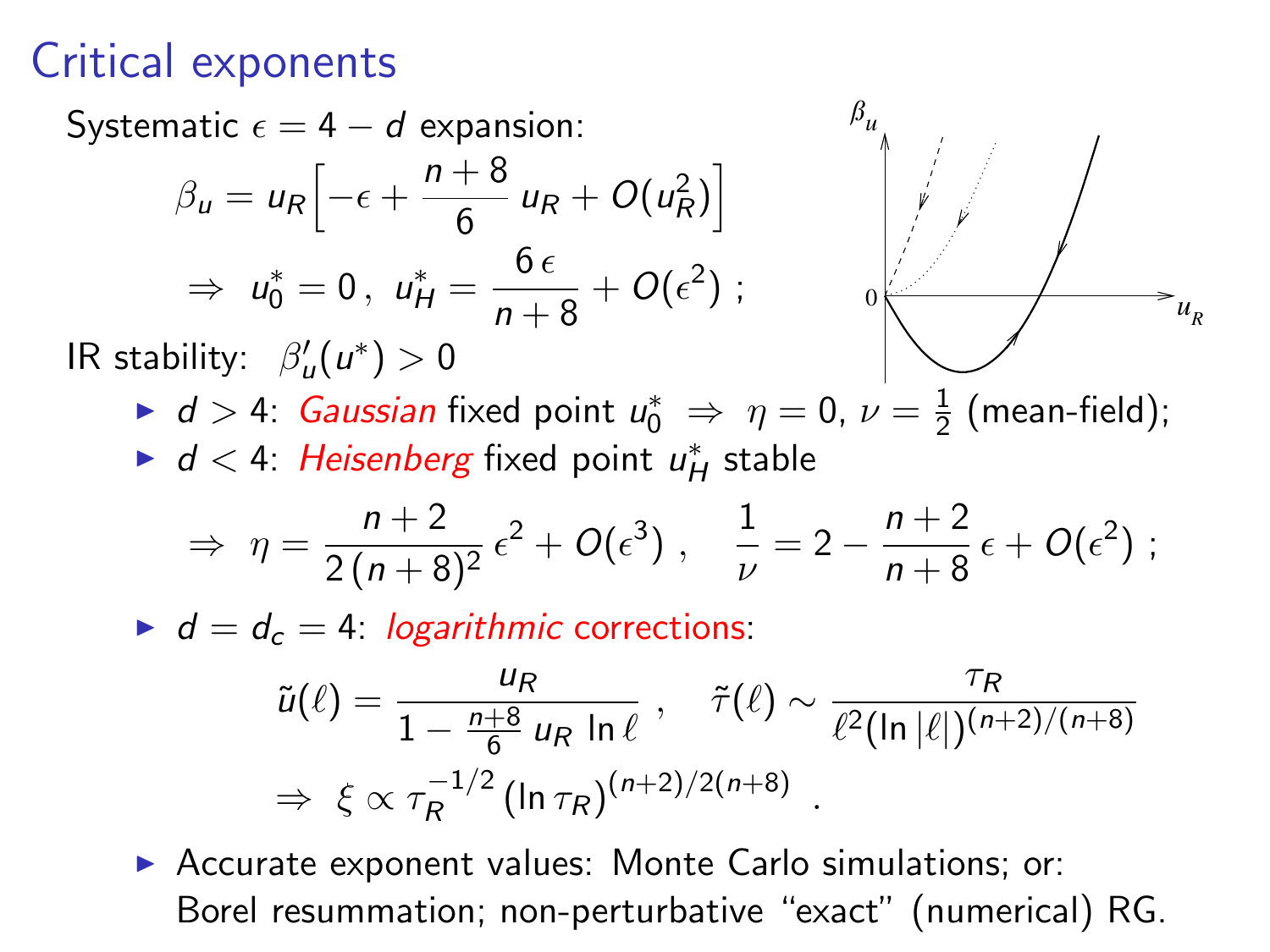# Selected literature:

- $\triangleright$  D.J. Amit, Field theory, the renormalization group, and critical phenomena, World Scientific (Singapore, 1984).
- $\triangleright$  M. Le Bellac, Quantum and statistical field theory, Oxford University Press (Oxford, 1991).
- $\triangleright$  C. Itzykson and J.M. Drouffe, Statistical field theory, Vol. I, Cambridge University Press (Cambridge, 1989).
- ► G. Parisi, *Statistical field theory*, Addison–Wesley (Redwood City, 1988).
- $\blacktriangleright$  P. Ramond, Field theory A modern primer, Benjamin–Cummings (Reading, 1981).
- <span id="page-35-0"></span> $\triangleright$  J. Zinn-Justin, Quantum field theory and critical phenomena, Clarendon Press (Oxford, 1993).